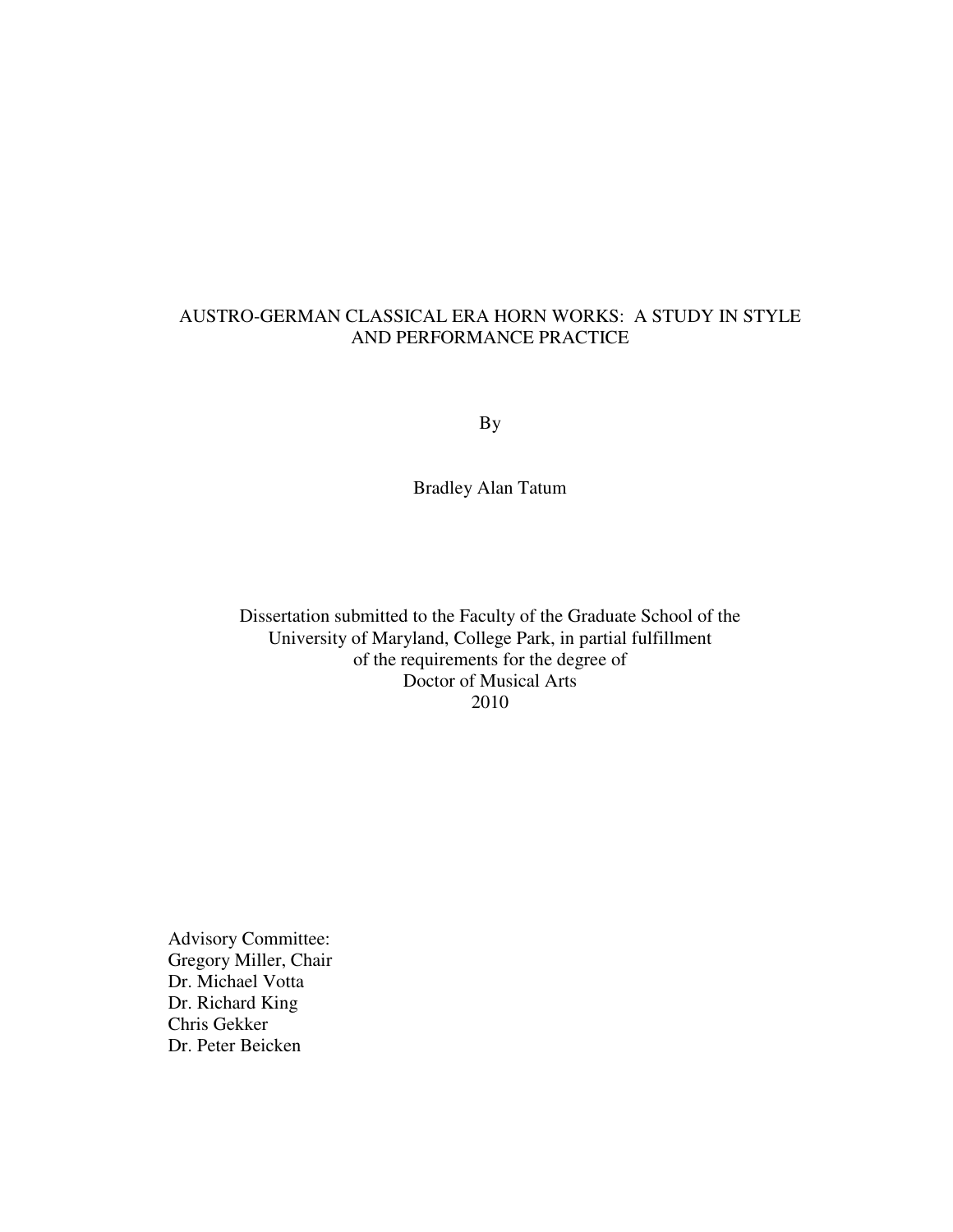#### ABSTRACT

Title of Document: AUSTRO-GERMAN CLASSICAL ERA HORN WORKS: A STUDY IN STYLE AND PERFORMANCE PRACTICE Bradley Alan Tatum, 2010, Doctor of Musical Arts

Directed By: Associate Professor, Horn, Gregory Miller, School of Music, Wind and Percussion Division

 The horn has a long history in Western music that began in the Baroque Era and has progressed through several incarnations into the instrument we know today. The Classical Era in particular produced an enormous body of solo literature for the horn that is still in high demand today. Specifically, Mozart's concertos are performed on every professional audition and have been recorded on numerous CDs. Every hornist attempts to perform these works in a musically satisfying way, but modern performers often neglect studying this music in context. This dissertation seeks to bring musicians a thorough approach to Classical works for horn by Austro-German composers.

The lack of recordings from the late  $18<sup>th</sup>$  and early  $19<sup>th</sup>$  centuries makes it difficult to emulate performances of the Classical Era, and only through reading books written slightly before, during, and after this time period can modern musicians achieve an approximation of authentic historical performance. This, combined with a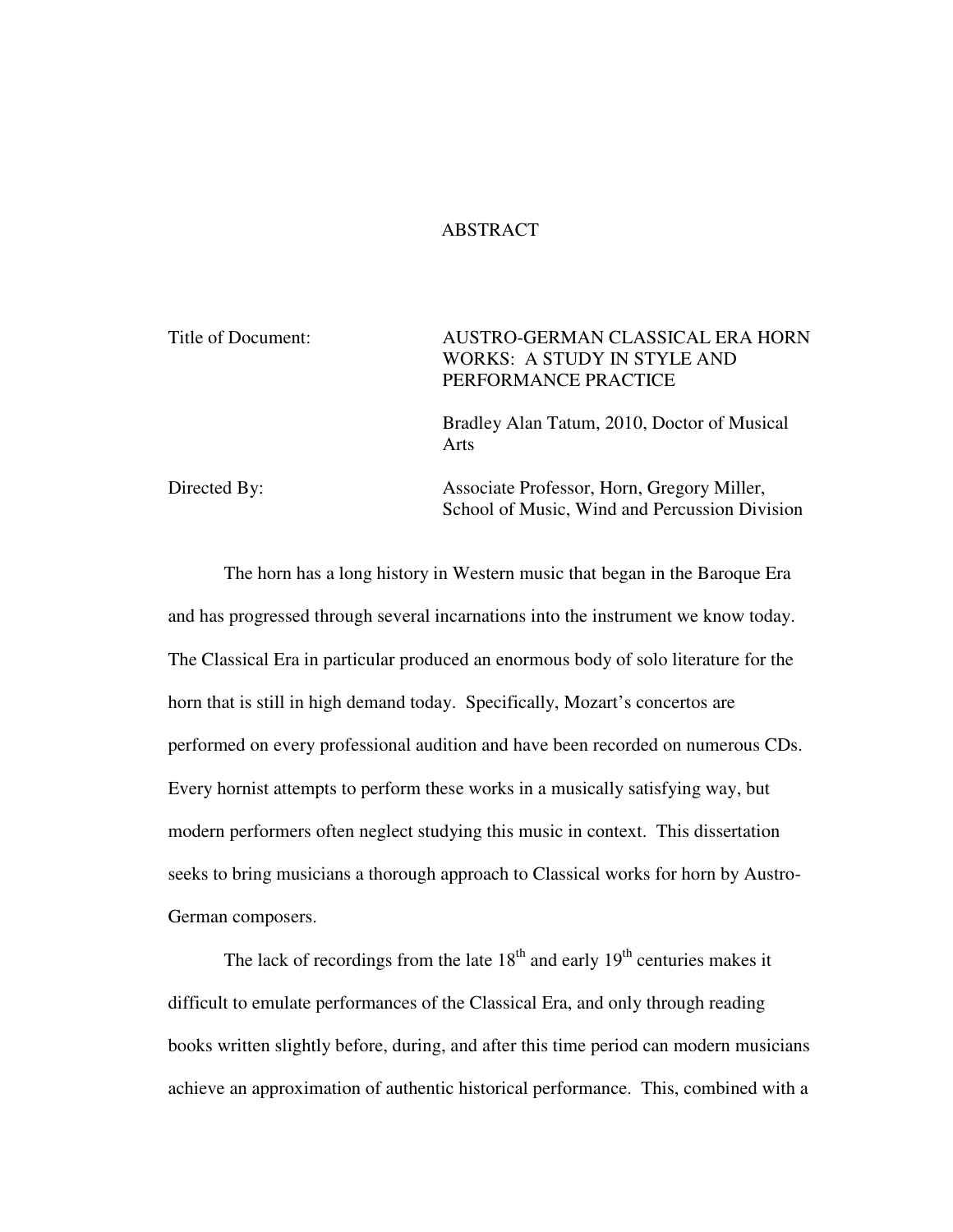thorough study of the natural horn and its capabilities, can lead to musically satisfying and classically enlightened performances of these works on modern instruments.

The natural horn was seen as an instrument full of color and versatility during its time. Today, it is viewed as a limited instrument with an uneven timbre when compared to the wide range, even tone color, and chromatic ability of the valve horn. These two views must be reconciled to incorporate the strengths of both instruments when playing Classical works on today's modern instruments. Classical composers knew the natural horn's strengths and wrote melodies specifically designed to utilize its inherent changes in tone color and dynamics to influence musical phrasing and contrast.

The project is composed of three performances: two traditional recitals presenting works from Austro-German composers that chronologically span the Classical era, and one recital with a lecture presenting a portion of the research and ideas that have influenced the author's musical decisions. This dissertation combines an understanding of period notation, performance, and instruments of the Classical Era into educational and entertaining performances modern audiences can enjoy.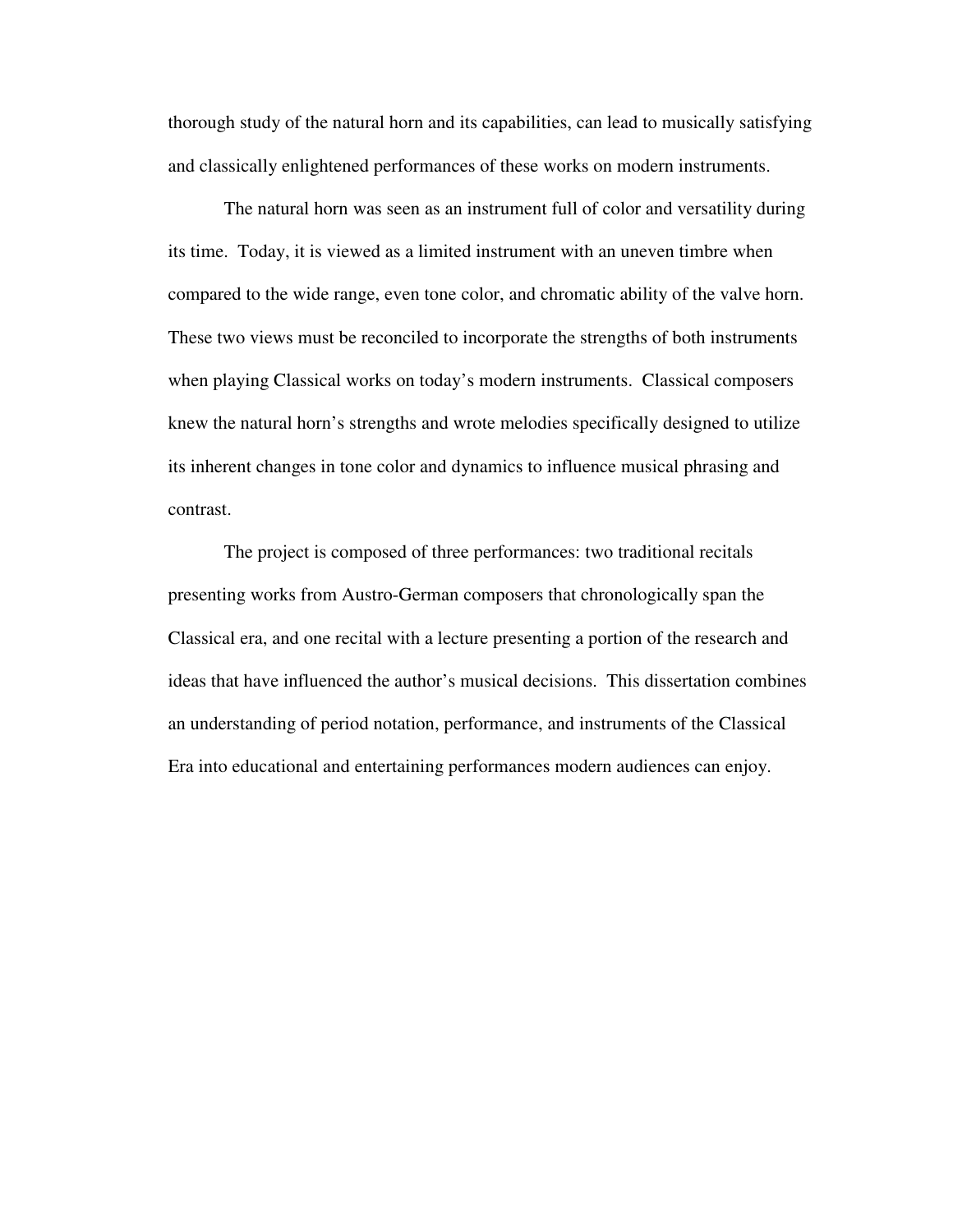## Dedication

This dissertation is dedicated to my wife Julie for her patience and encouragement as I continue to pursue greater skill and understanding in the realm of music. This work is also dedicated to God, to whom I owe all that I have: my skills, my wife, my family, and my opportunities.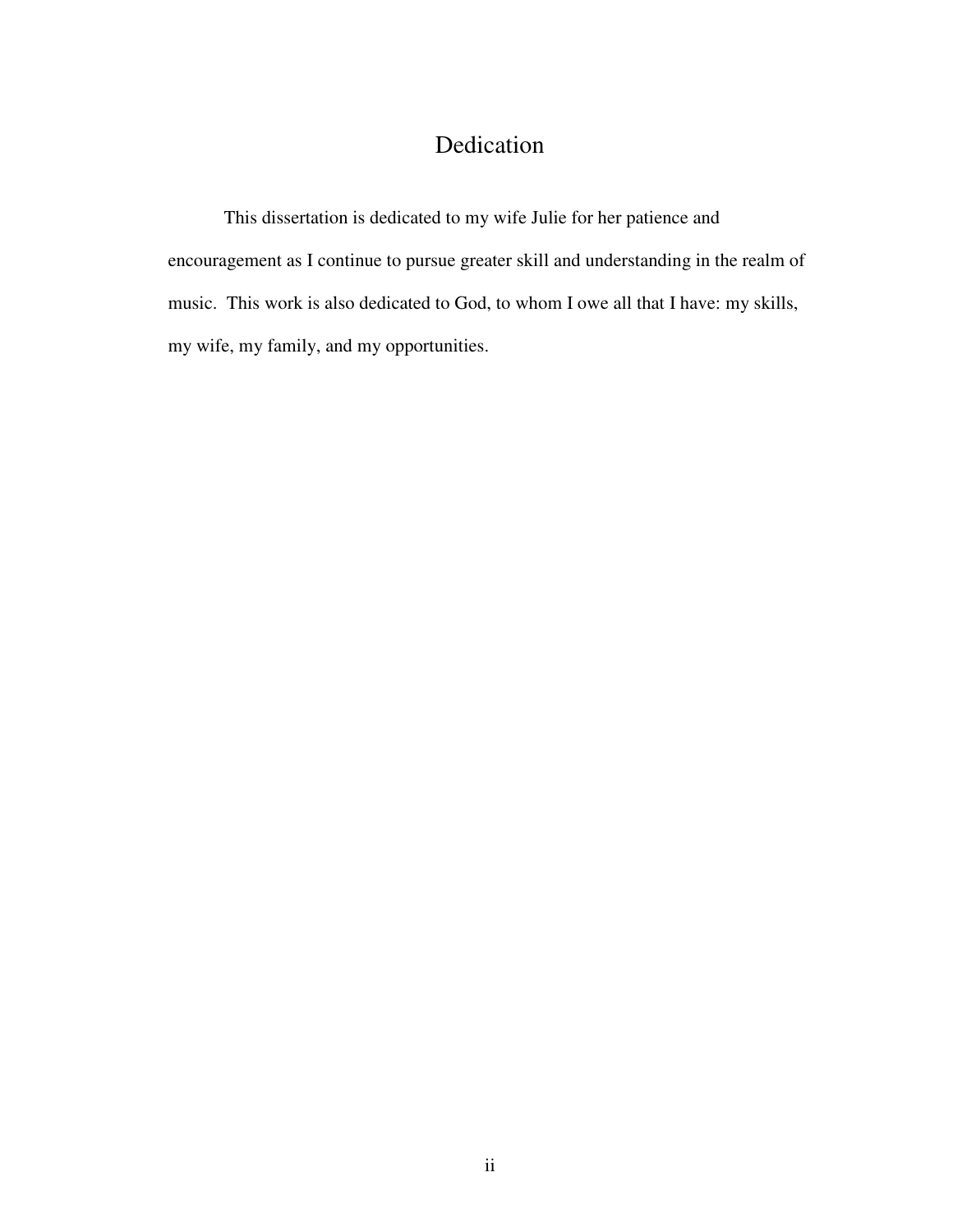## Acknowledgements

I would like to acknowledge the many people who have contributed to the success of this project. To my parents, I want to thank them for their assistance and constant trips to the DC area to hear me play. I would also like to acknowledge my wife's assistance in bearing with me through every practiced note, question, frustration, and joy.

I also want to thank the hornists who have been with me through this project: Greg Miller, who gave me constant encouragement and inspired me to question and explore anything I didn't understand about the horn; Darian Washington and Brett Miller for their regular insight and friendship; the UMD Horn studio for listening to three full hours of Classical Era horn music; and to Paul Hopkins for the lessons and insight into the natural horn.

Finally, I wish to thank my dissertation committee and accompanist Matthew Bachman who have followed my journey through this research topic and brought it to fruition.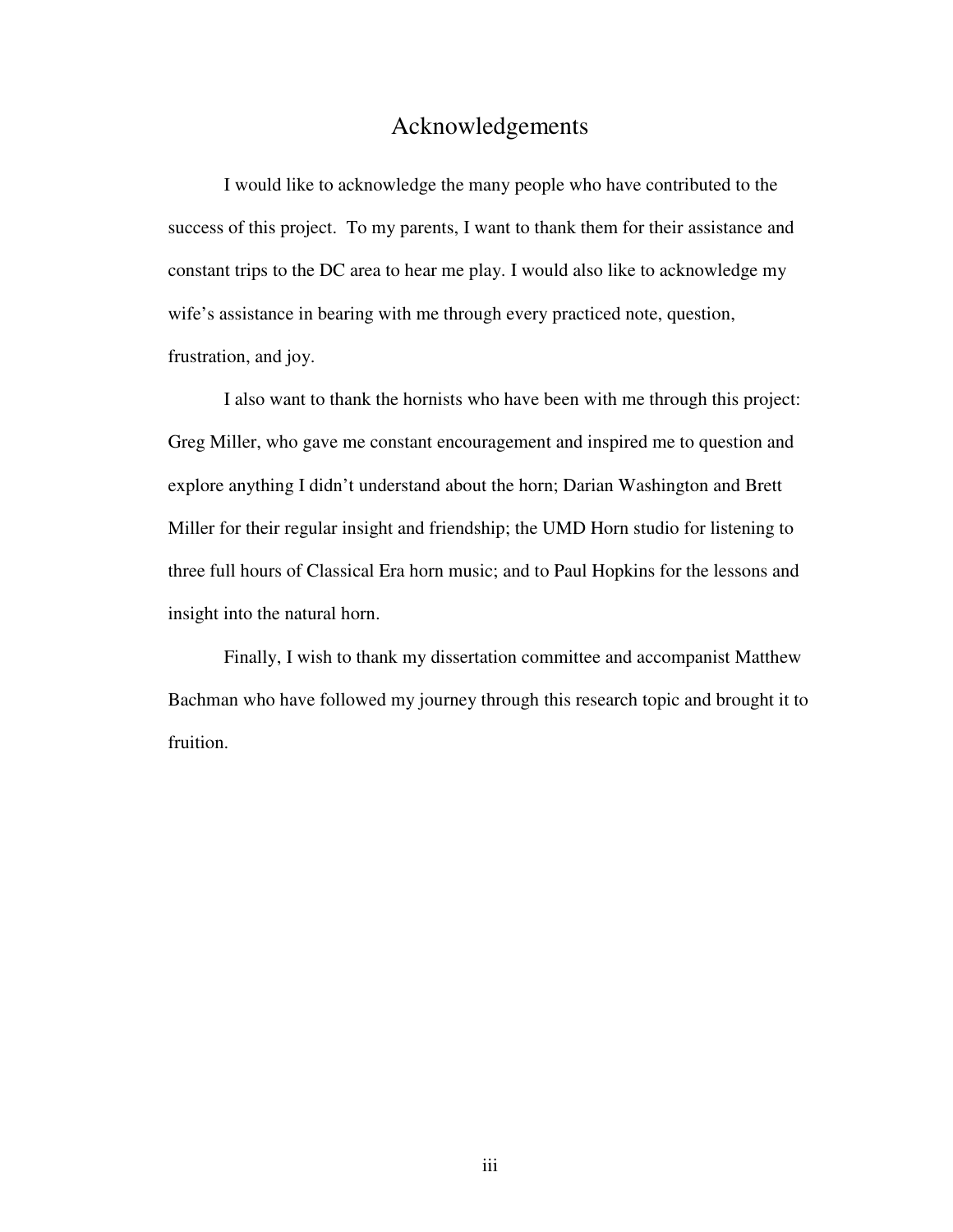## Table of Contents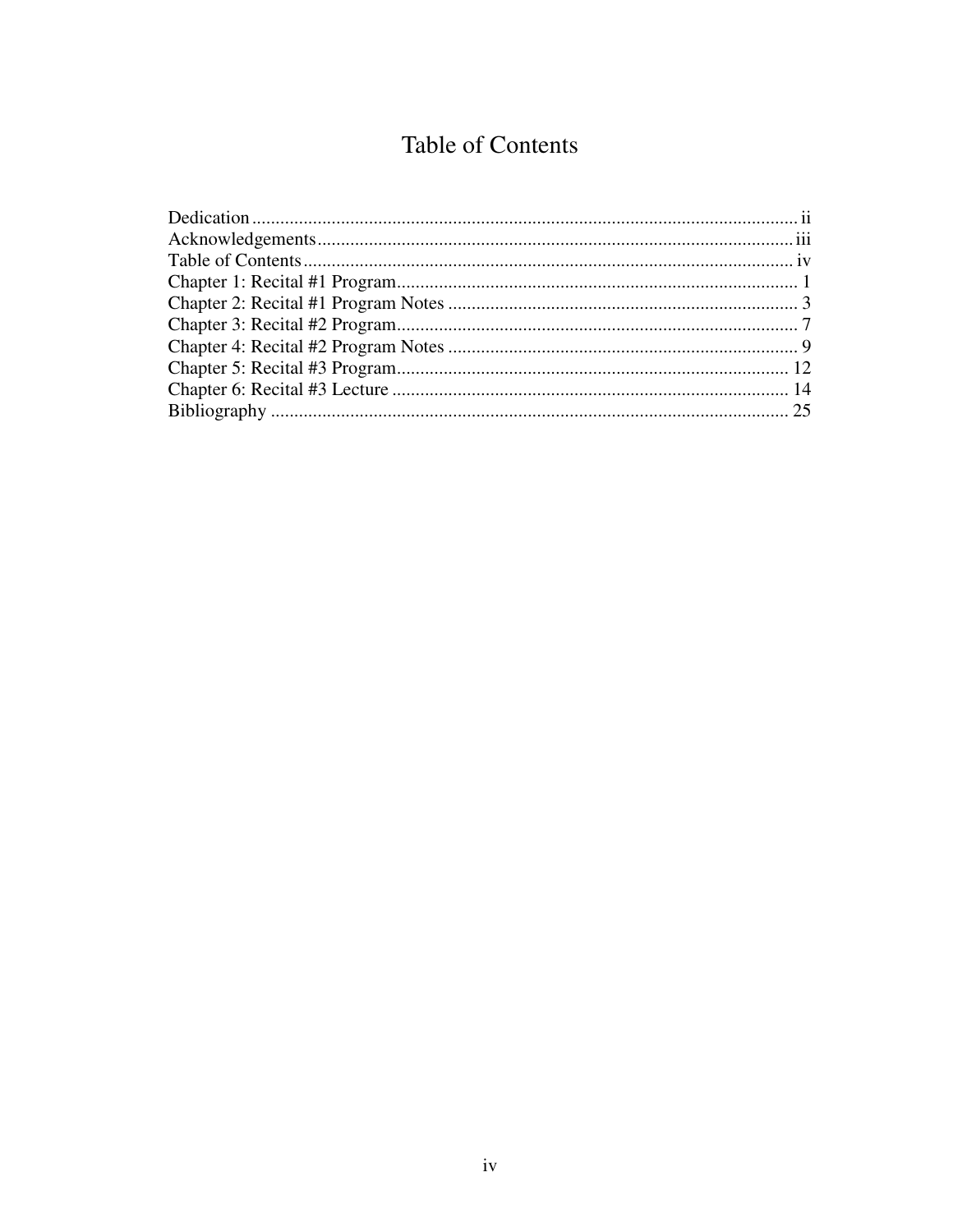Chapter 1: Recital #1 Program

# Bradley Tatum

## Horn

Austro-German Classical Era Horn Works: A Study in Style and Performance Practice (1767-1787)

ACCOMPANIED BY:

Matthew Bachman, Piano Tommy Atkinson, Violin Alyssa Moquin, Cello Lauren McCarty, Horn

## NOVEMBER 16, 2009. 8PM

GILDENHORN RECITAL HALL CLARICE SMITH PERFORMING ARTS CENTER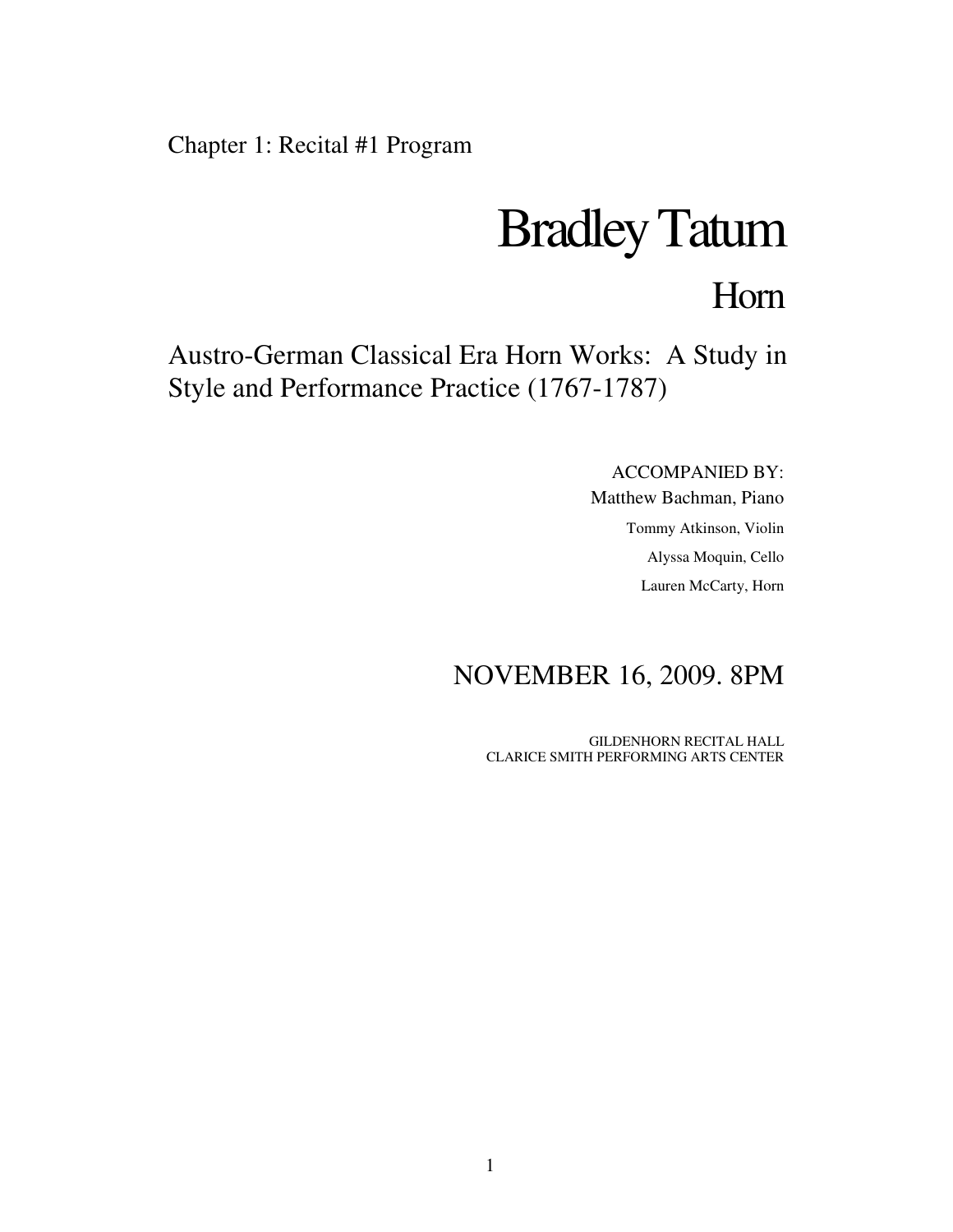Joseph Haydn (1732-1809)

Divertimento ả tre (1767)

- I. Moderato Assai
- II. Finale: Allegro di molto

Johann Michael Haydn (1737-1806)

Concertino in D for Horn and Orchestra (c. 1775)

- I. Larghetto
- II. Allegro non troppo
- III. Menuet

Intermission

Anton Rösler (Antonio Rosetti) (1750-1792) Concerto in E flat for Two Horns and Orchestra (c. 1780)

- I. Allegro con brio<br>II. Romance, Adagio
- II. Romance, Adagio non troppo<br>III. Rondeau, Allegro
- Rondeau, Allegro

Wolfgang Amadeus Mozart (1756-1791)

Concerto No. 3 in E flat for Horn and Orchestra K. 447 (1787)

- I. Allegro
- II. Romance, Larghetto
- III. Allegro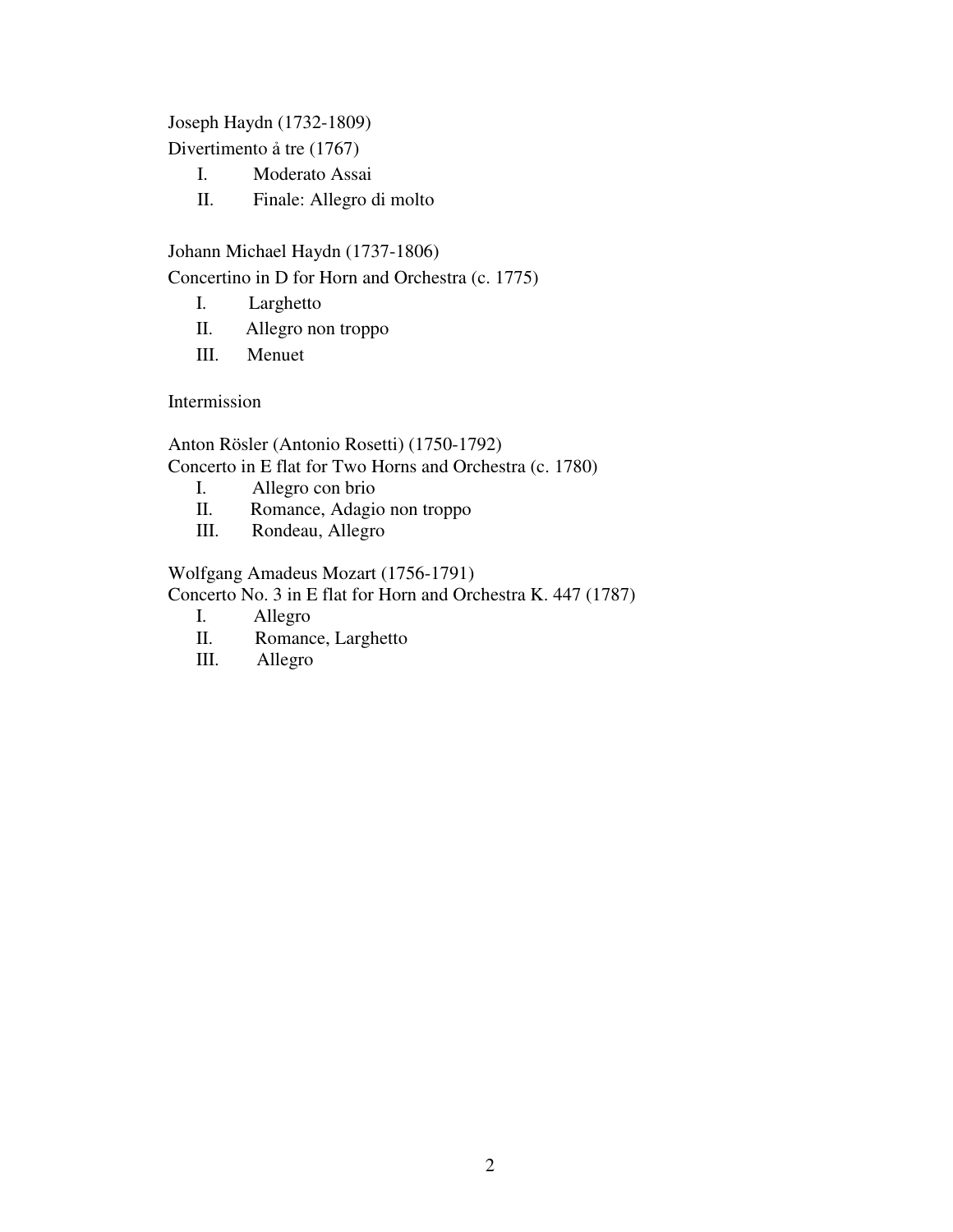### Chapter 2: Recital #1 Program Notes

#### Austro-German Classical Era Horn Works: 1767-1787

Tonight's recital contains works for horn from the first half of the Classical Era. My goal in presenting this recital tonight has been to discover entertaining and musical aspects of the Classical Era that we often miss in modern performances. You could consider tonight's performance an educated experiment in blending old and new styles through a synthesis of natural horn, Classical Era embellishments, modern chromatic horn technique, and pianistic styles.

These works were originally written for the natural horn (that is a horn without valves) and featured the nearly chromatic technique called hand-stopping. The natural horn contained a limited series of notes known as the harmonic series. Conveniently, the harmonic series is the same system of tonality that our major scale is based on; indeed, the first seven notes of the harmonic series outline a major chord. As the harmonic series progresses higher, notes are closer together and more opportunities for melody appear. In the 1750s, Hampel (a Bohemian hornist in Dresden) is credited with discovering the technique of hand-stopping. Hand-stopping allows the hornist access to other notes a half step lower than those available to the natural harmonic series. However, it also allowed for constant changes in timbre which is now seen as crude and distracting.

Today, the natural horn is seen as a limited instrument due to its inequality of sounds, limited low register, and difficulty in changing keys during a piece. However, there is a reason that the valve horn took nearly a hundred years to achieve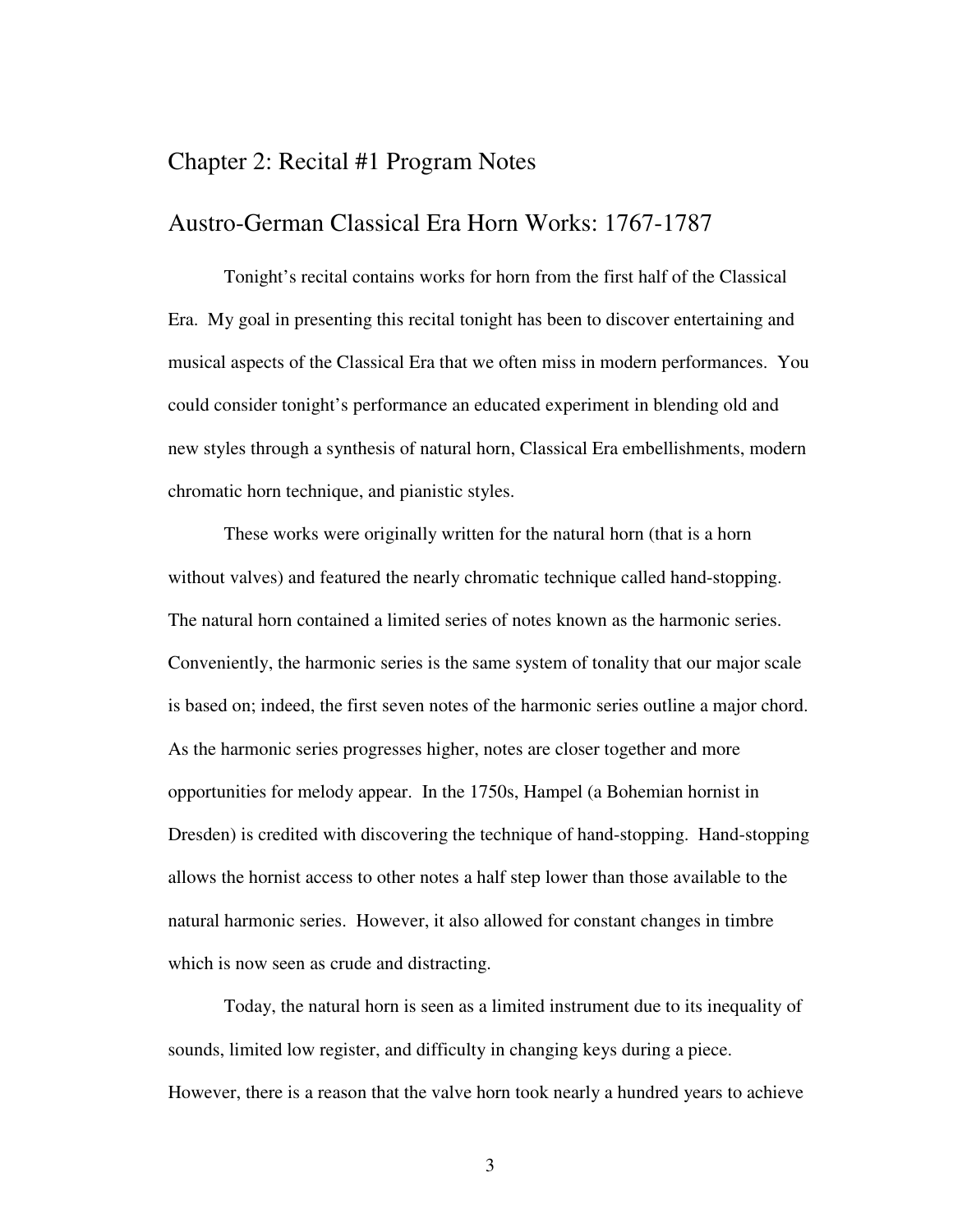dominance; hornists and composers loved the tone color qualities of the natural horn. Composers were very aware of these tone color possibilities, much like modern composers use the mute and stopped horn for unique textures today.

My first work tonight, Haydn's Divertimento à tre, is a very high work with an unusual instrumentation, written during the infancy of hand-stopping. The upper range contains scalar melodies and the low range contains wide leaps. It is an excellent and unique example of an early virtuoso work for natural horn. The cadenza was written by the Haydn expert H.C. Robbins Landon.

The second work is Michael Haydn's Concertino in D for horn. This work, though an early example of hand stopping, is still an impressive work. It has Baroque elegance and classical form. Early examples of sonata form, minuet, and trio are represented. This work was a prime opportunity to experiment with classical embellishment because of the repeats in the trio, recapitulations, and simpler sections. On the recapitulations of melodies, small embellishments were made, cadenzas were written with regard to a modern horn's capability, and new sections were added where M. Haydn wrote only half notes because of the natural horn's limited ability. These sections are almost always in minor; here Haydn probably felt that the horn could only play open long tones until the harmony returned to major. The cadenzas are all by the performer.

The third work is by Anton Rosler. A Bohemian by birth, he spent his entire professional career in Germany where he was influenced by Haydn, and in turn he is believed to have influenced Mozart. He wrote as many as sixteen concertos for solo horn and seven for two horns, perhaps the most of any Classical composer. One of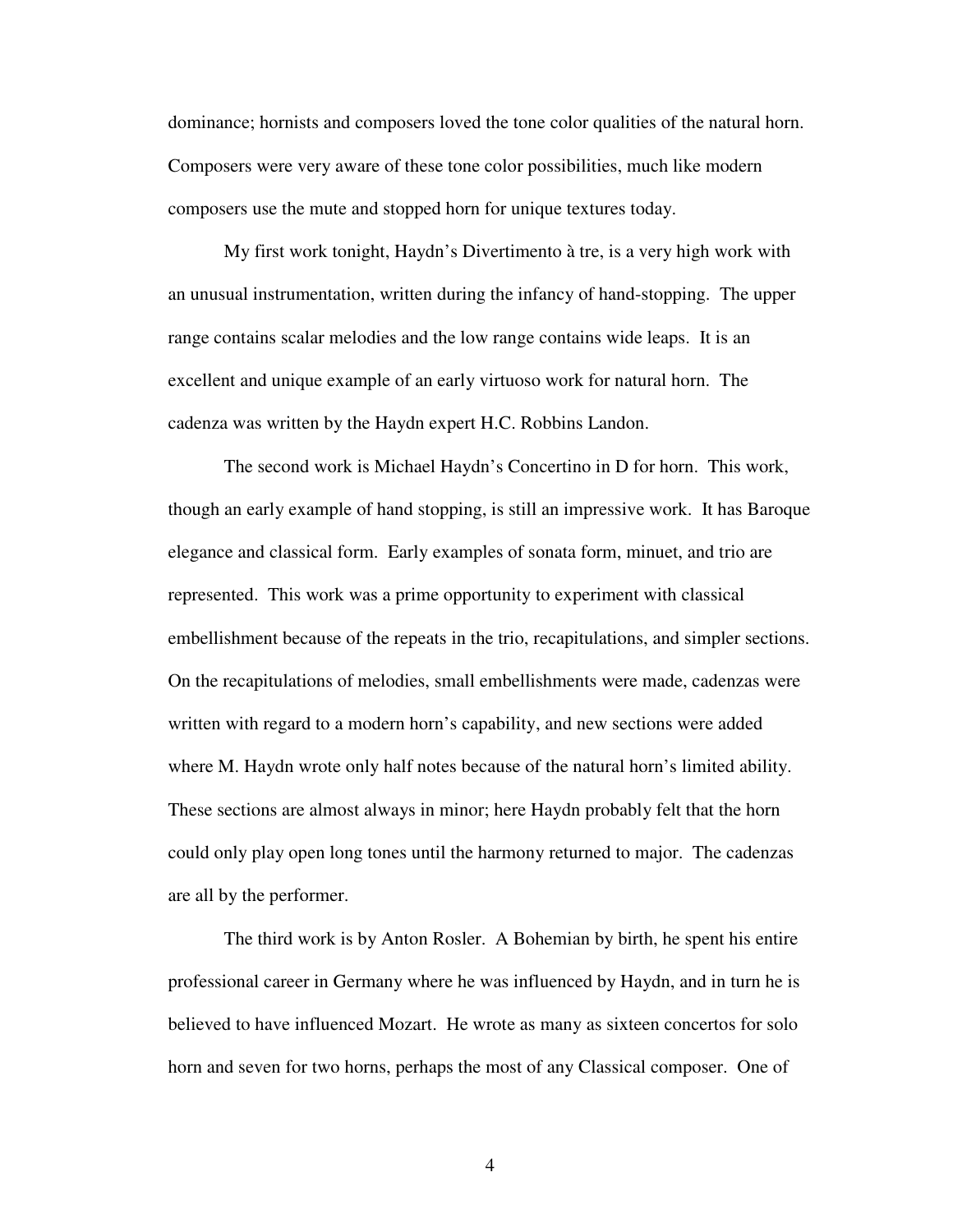the most unique aspects of this concerto is his use of minor keys. In the Michael Haydn piece, the horn was limited to half notes on whatever open note was available to it (until I edited it), but Rosler writes long lyrical melodies in E flat minor. These melodies would have been almost entirely covered and had a dark muted sound quality (due to hand-stopping). This shows a composer interested in tone color just as much as melody. It would not have been just in minor, but would a have a dark and mysterious color as well. In the spirit of this idea, I am going to use stopped horn in a quiet, harmonically-dissonant section in the first movement and mutes for the minor sections of the second and third movements. The recapitulation of the main theme of the second movement will be unmuted, this could give a brighter and happier character to the movement citing the influence of the beautiful major development section. The Cadenza was provided by James Chambers.

The final work is Mozart's 3<sup>rd</sup> Horn Concerto, K. 447. This work includes many of the virtuoso qualities of the Rosetti, but for a much smaller range and in a more lyrical style. Mozart's genius is evident in his use of the hand-stopping: sometimes it just allows access to a note of a melody, sometimes it can help instruct dynamic phrasing, and elsewhere it served as a dramatic effect. I have adjusted my dynamics and phrasing in accordance with Classical style and phrasing, plus natural horn technique. Finally, I have added a few stopped notes which I believe would have served both Mozart's humor and dramatic effect to sections of the work. The cadenzas were written by the performer, as are the embellishments in the second movement.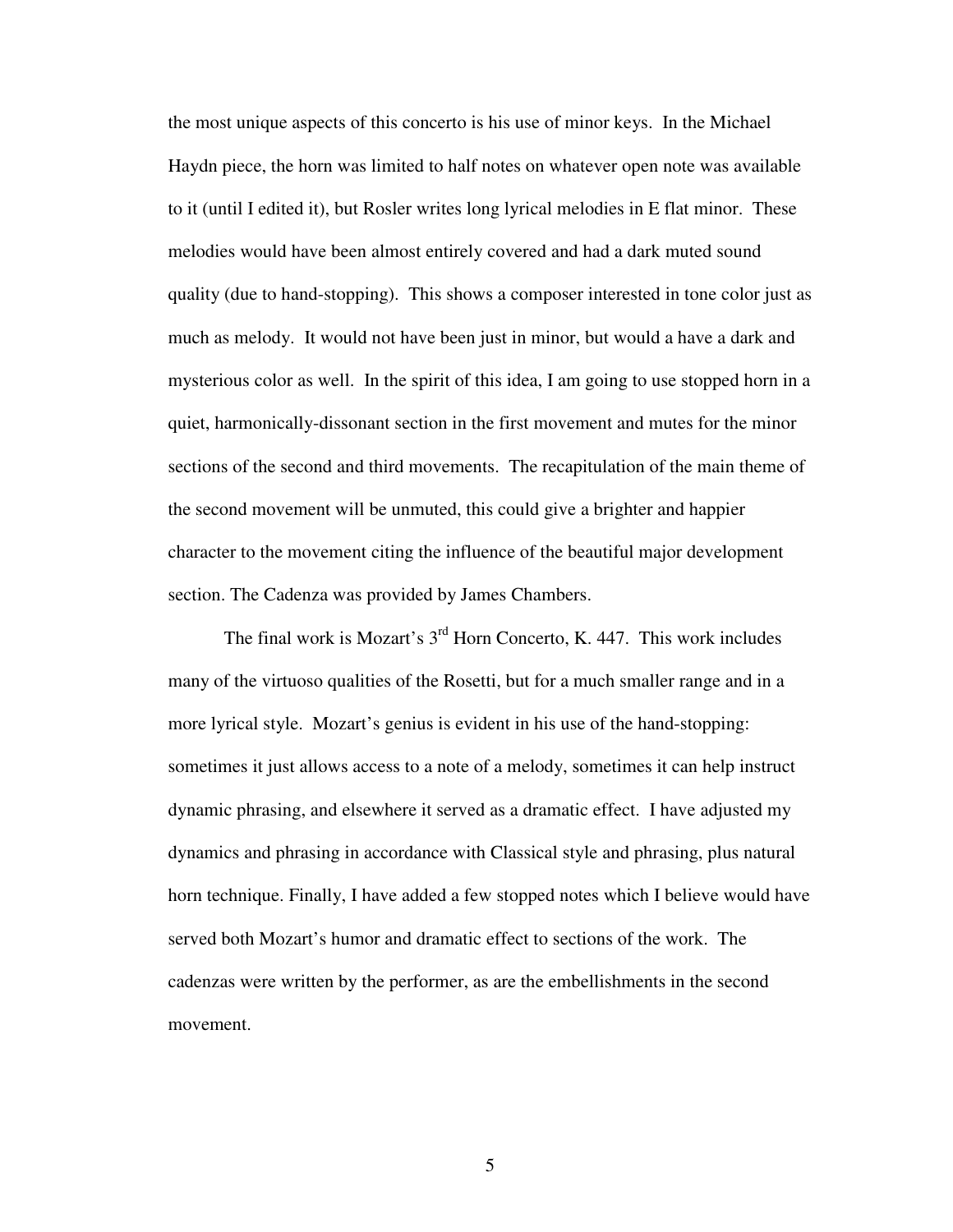I hope you enjoy the recital. All changes, embellishments, and unusual timbres have been added with the goal of creating an enjoyable performance experience. In the end, I hope you can ignore these program notes and simply enjoy the music. If not, these should provide some basic insight into my motivations in performing Classical music this way. It has all been done in a way that I hope can be true to the spirit of the music.

I hope you can join me for my next recital on Feb 22 at 8 PM. The recital will feature first sonatas for horn and piano by Beethoven, Danzi, and Krufft. At least one of these works will be performed on natural horn.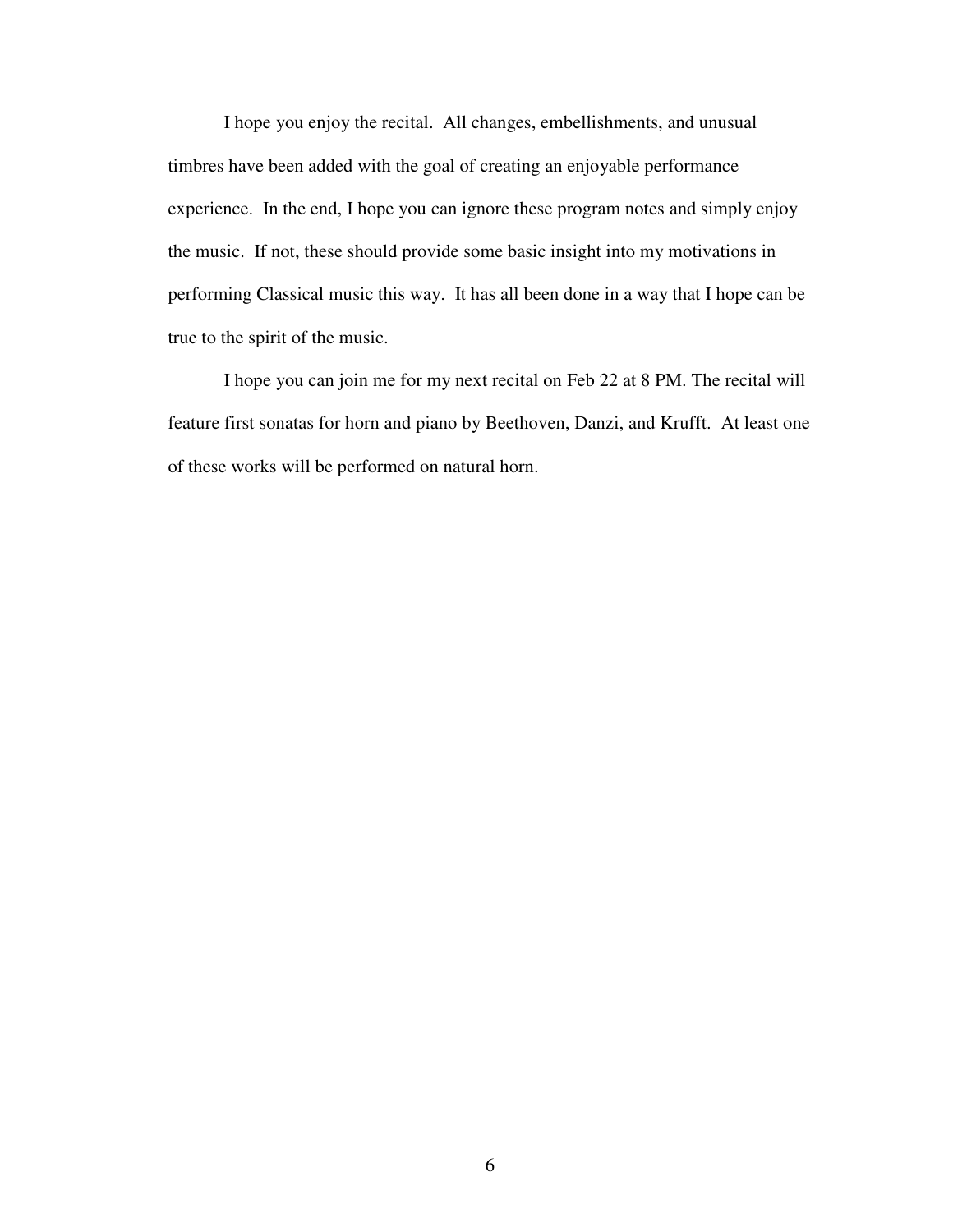Chapter 3: Recital #2 Program

## Bradley Tatum

## Horn

Austro-German Classical Era Horn Works: A Study in Style and Performance Practice (1800-1812)

> ACCOMPANIED BY: Matthew Bachman, Piano

FEBRUARY 22, 2010. 8:00 PM

GILDENHORN RECITAL HALL CLARICE SMITH PERFORMING ARTS CENTER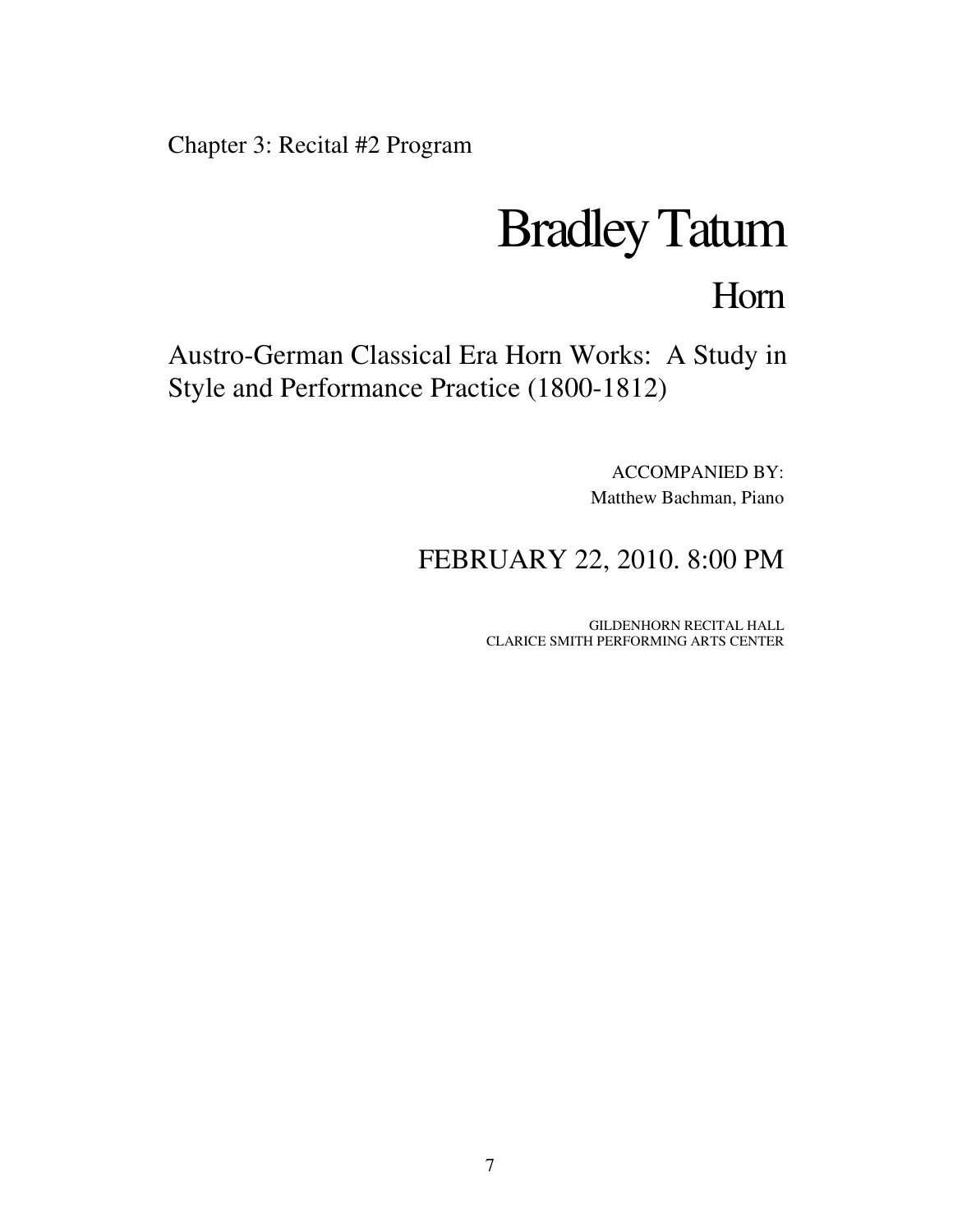Ludwig van Beethoven (1770-1827)

Sonata in F for Piano with Horn (1800)

- I. Allegro Moderato
- II. Poco Adagio, quasi Andante
- III. Rondo: Allegro Moderato

Natural Horn and Fortepiano

Intermission

Franz Danzi (1764-1826) Sonata in E flat Major, Op. 28 for Horn and Piano (1805)

- I. Adagio-Allegro
- II. Larghetto
- III. Allegretto

Nikolaus von Krufft (1779-1818) Sonata in E major for Horn and Piano (1812)

- I. Allegro Moderato
- II. Andante Espressivo
- III. Rondo Alla Polacca: Moderato

Valve Horn and Piano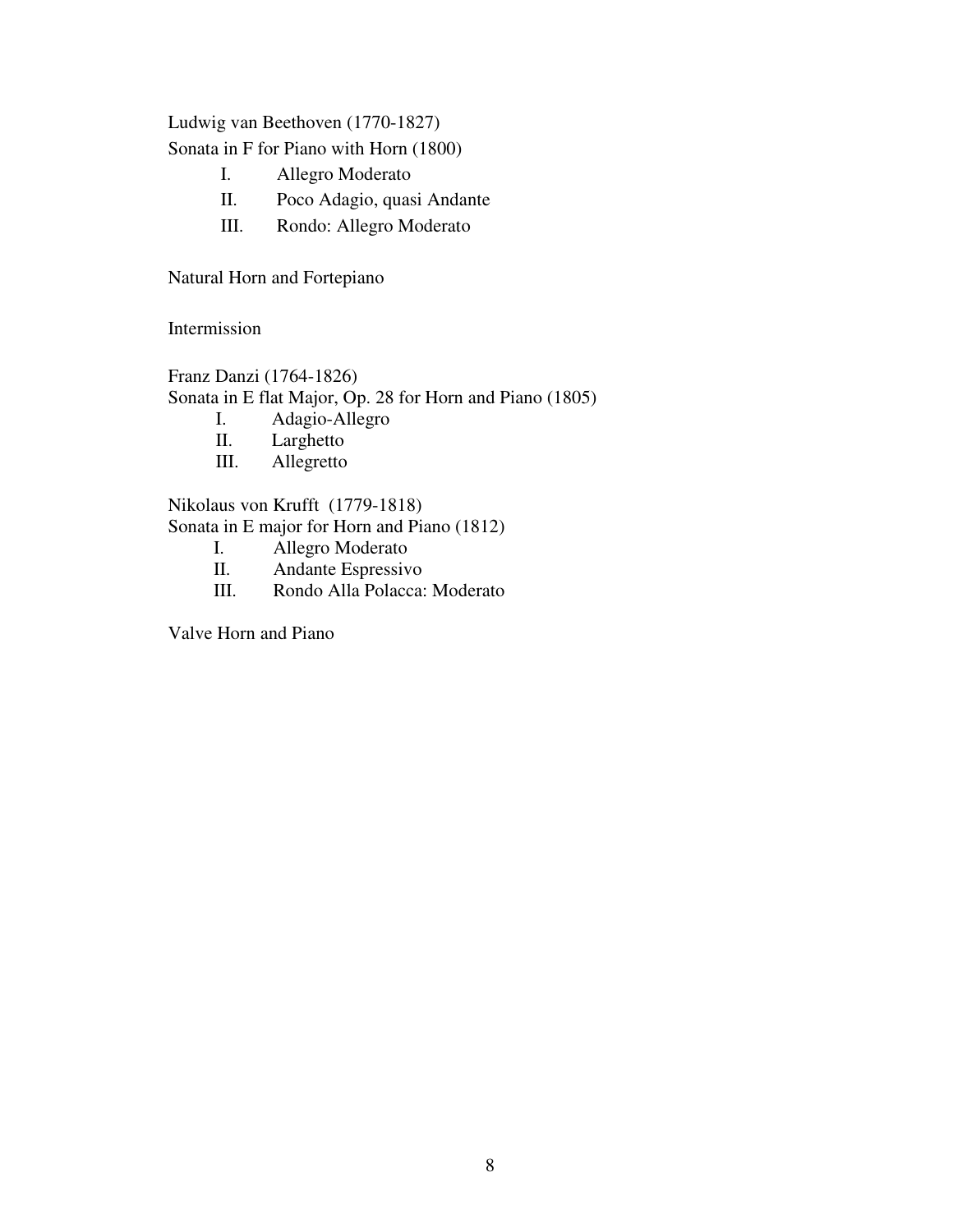## Chapter 4: Recital #2 Program Notes

## Early  $19<sup>th</sup>$  Century Piano Sonatas with Horn (1800-1812)

The horn as we know it did not begin to be developed until after 1812 with the invention of the valve. All of the great horn works of Haydn, Mozart, and Beethoven were written for the natural horn: an instrument of unique timbres and technique that you will experience tonight. Beethoven's Sonata for horn and piano may seem tame by today's standards; however, it was as revolutionary as his great symphonies. Before the Beethoven Sonata, there is no record of a work for horn and piano. There is much speculation as to why, but most scholars believe it was because the horn was considered too loud to play with the fortepiano, an instrument with softer dynamics and dramatically less sustain than the modern piano.

Arguably, Beethoven chose the best hornist of his day to play this work with, Giovanni Punto. Punto was so famous at that time that reviewers of the first performances wondered who the unknown pianist was performing with this famous musician. Today's audiences and reviewers would have a completely different view of this pairing. Legend has it that Beethoven wrote the horn part on his way to the first performance while improvising and composing the piano part in his head at the concert. Tonight will be an "authentic" performance of Beethoven's Sonata for horn and piano. The hornist will play on a copy of a Bohemian Natural horn from 1820 and the pianist will play a replica of a fortepiano from the early  $19<sup>th</sup>$  century as well.

 Franz Danzi and Nikolaus von Krufft were contemporaries of Beethoven and followed suit soon after Beethoven's innovative work. These earliest works for horn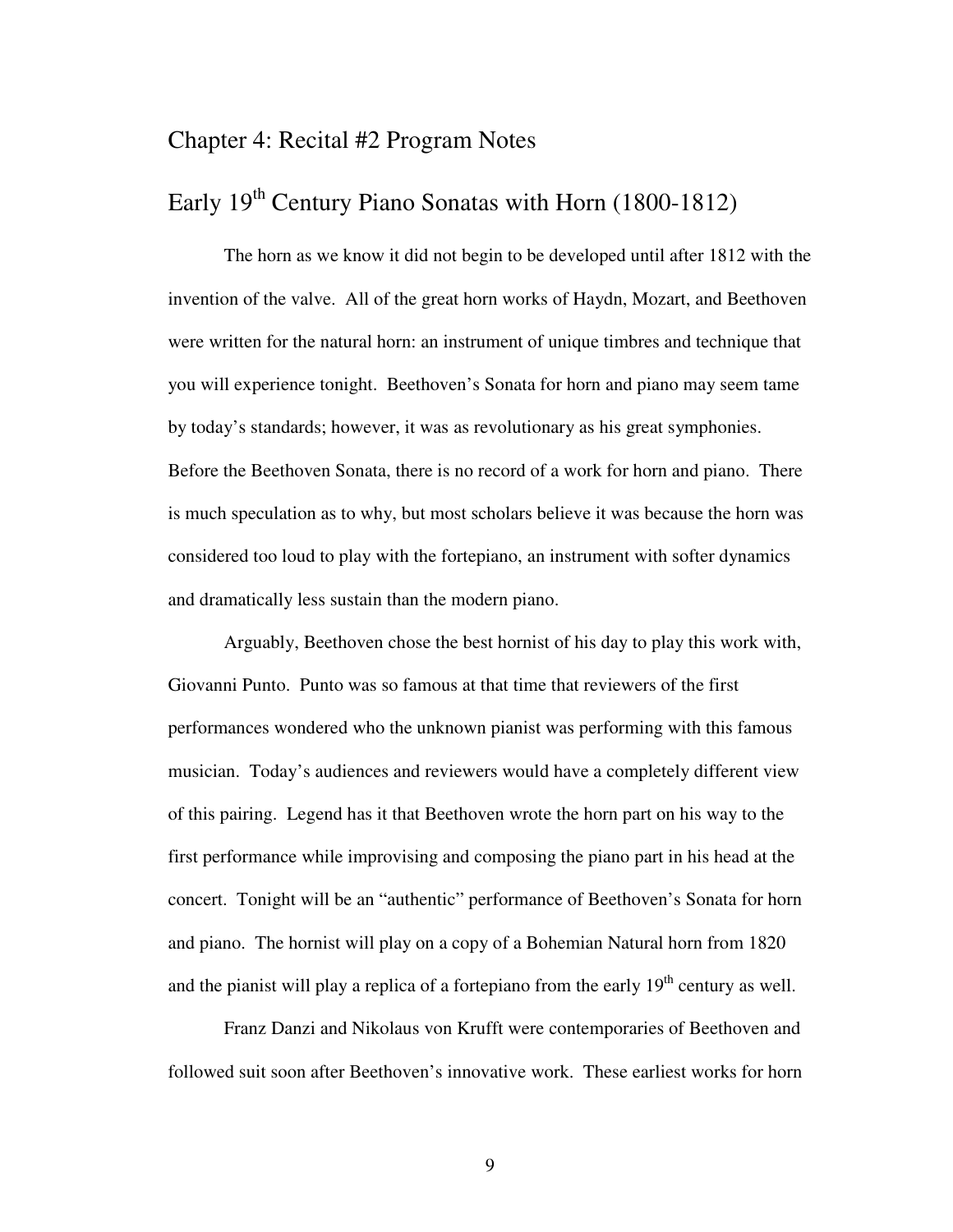and piano feature virtuoso piano writing and intelligent writing for the natural horn. The performer has attempted to take into consideration the natural horn's abilities and allowed it to inform his musical decisions in regard to interpretation, dynamics, and articulation while performing the pieces on a modern valve horn.

 These works have paved the way for the most important recital genre for hornists today. There are literally hundreds of works for horn and piano today, and these three works represent the very earliest this genre has to offer.

 Franz Danzi was a German cellist and composer who met and worked with Mozart and Beethoven and also taught Carl Maria von Weber over the course of his long career. He wrote several horn works for the virtuoso Cor Basso (low hornist) Turrschmidt. He is best known for his woodwind quintets. This work features incredible low horn passages, passages that would have been quite difficult on a natural horn.

 Unlike Danzi, Baron Nikolaus von Krufft had a fairly short life. A virtuoso pianist, his Sonata features subtle lyricism, dramatic key changes, and highly technical passages for both horn and piano. Few of his works survive today, but the ones that do show evidence of a genius and Romanticism predating that of Schubert.

 When listening to tonight's recital, please remember that the horn is not a soloist in these works. Sonatas for two instruments are chamber music works featuring both piano and horn. The piano sonata was one of the highest art forms of the early  $19<sup>th</sup>$  century, the home of Beethoven, Hummel, Krufft, Czerny, and many other virtuoso pianists. The horn was considered an invited guest to these works and though there are many melodic lines in the horn part, the piano is more of a soloist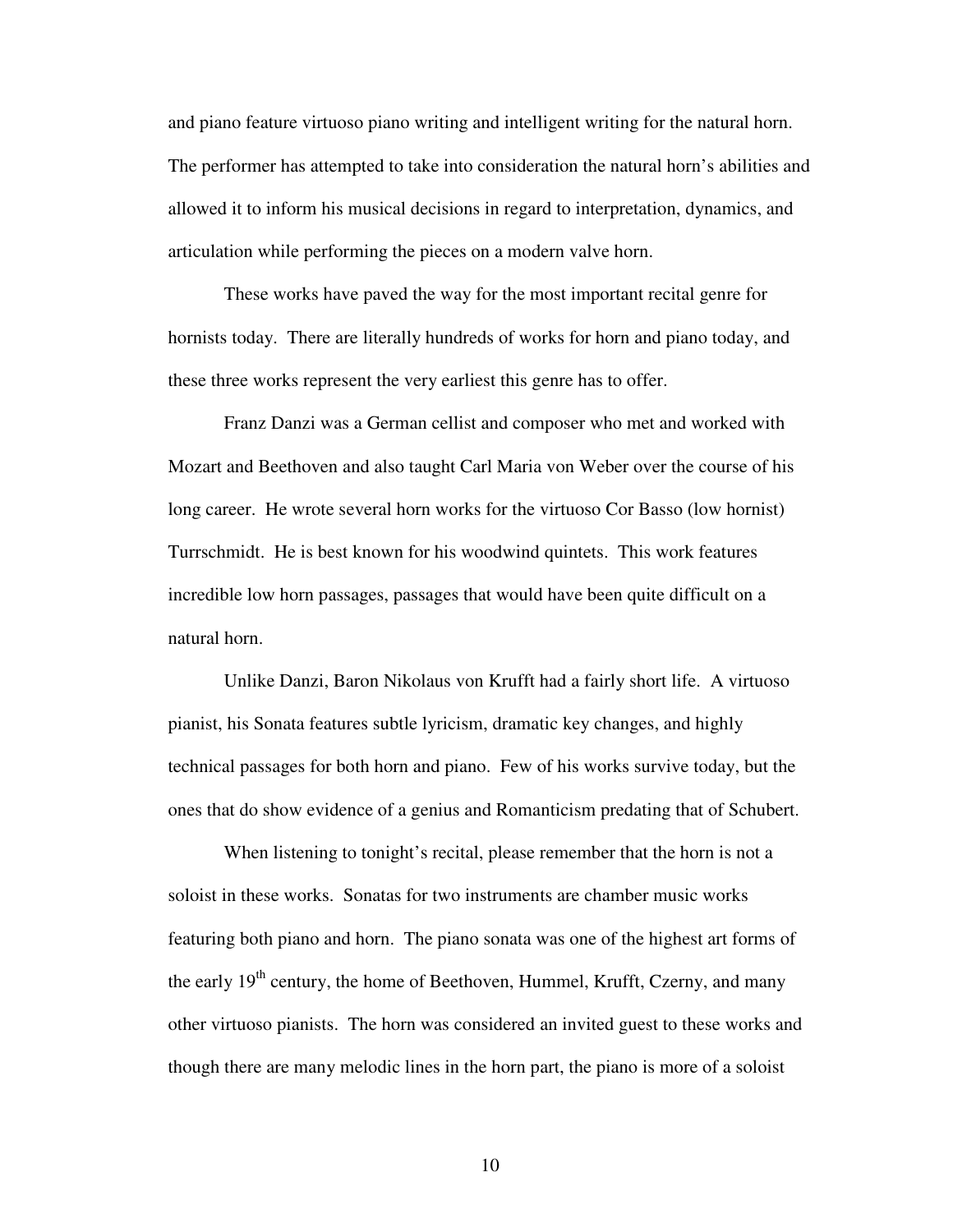than the horn. The instruments will echo one another, complement one other, and each have cadenza/virtuoso moments. Please applaud the pianist as much as the hornist; the only difference between them is that the hornist was the impetus for the recital.

Please join me for my final recital on April  $18<sup>th</sup>$  at 5:30 pm in the Tawes Building's Ulrich recital hall. On the program will be a Haydn Concerto, and Mozart's unpublished concerto for horn (his first work for horn) played first on natural horn and again on valve horn.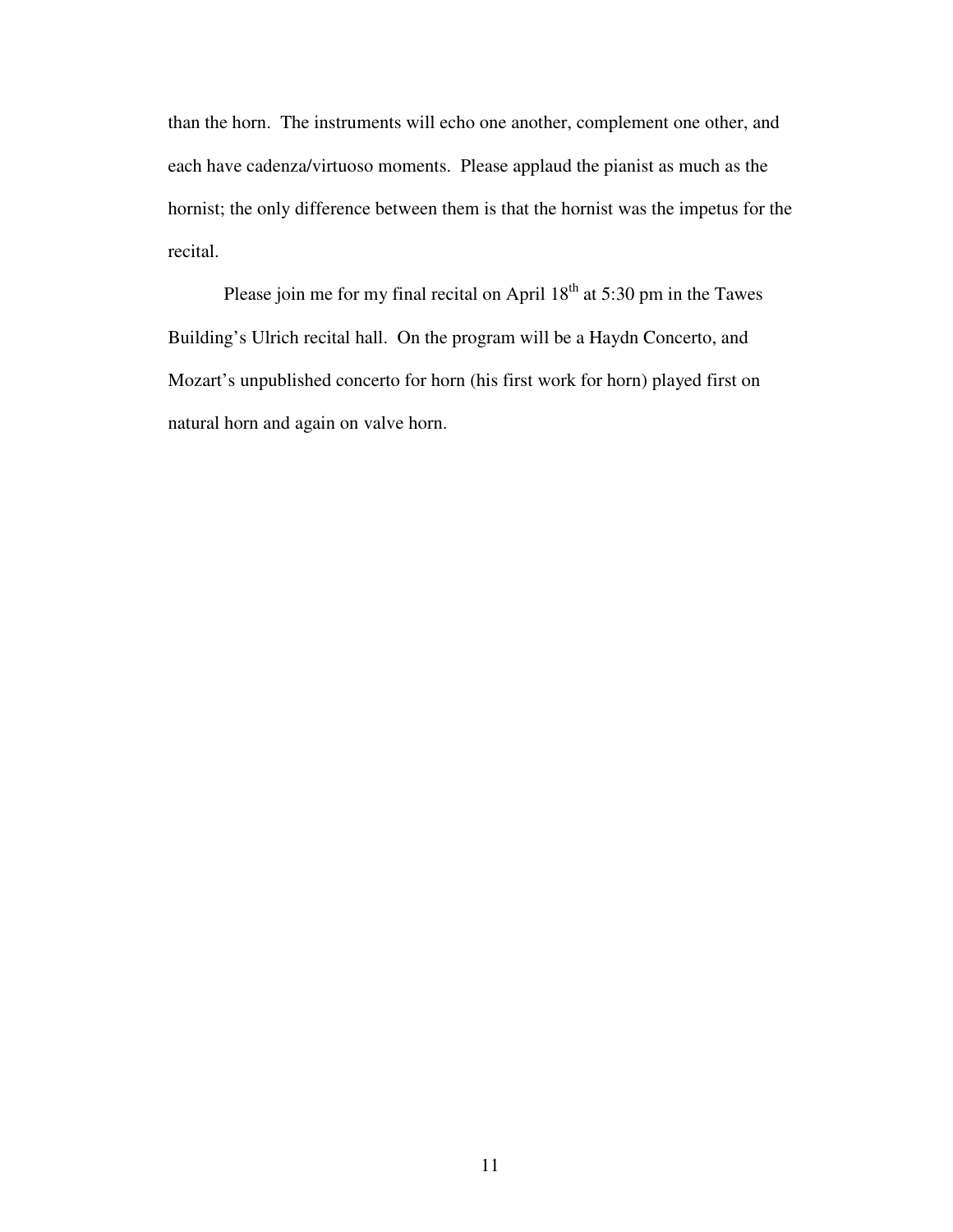Chapter 5: Recital #3 Program

## Bradley Tatum

## Horn

Austro-German Classical Era Horn Works: A Study in Style and Performance Practice

> ACCOMPANIED BY: Matthew Bachman

## APRIL 18, 2010. 5:30 PM

ULRICH RECITAL HALL TAWES BUILDING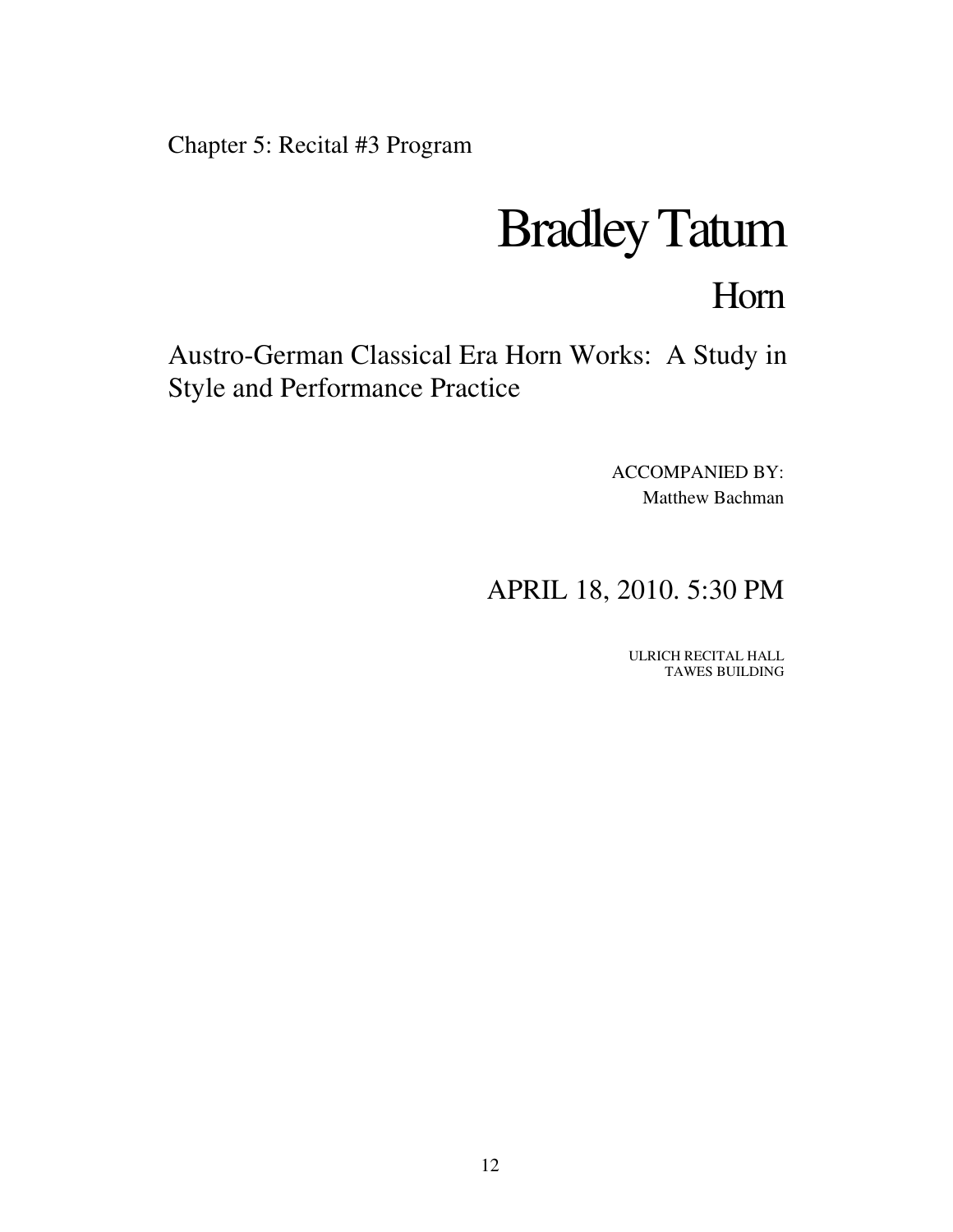Joseph Haydn (1732-1809)

Concerto No. 2 in D Major, Hob VIId:4 (1767)

- I. Allegro Moderato
- II. Adagio
- III. Allegro

Wolfgang Amadeus Mozart (1756-1791) Concerto in E flat Major, K 370b & 371 (1781)

- I. Allegro
- II. Rondeau: Allegro

Natural Horn

5 minute Pause

Wolfgang Amadeus Mozart (1756-1791) Concerto in E flat Major, K 370b (1781) I. Allegro

Valve Horn

Nikolaus von Krufft (1779-1816) Variations for Piano and Horn (1816) I. Adagio Sostenuto II. Thema Allegretto III. Var. I IV. Var. 2 V. Var. 3 VI. Var. 4 VII. Var. 5 VIII. Var. 6 IX. Var. 7

A lecture on developing a classical approach to these works will progress throughout the performance.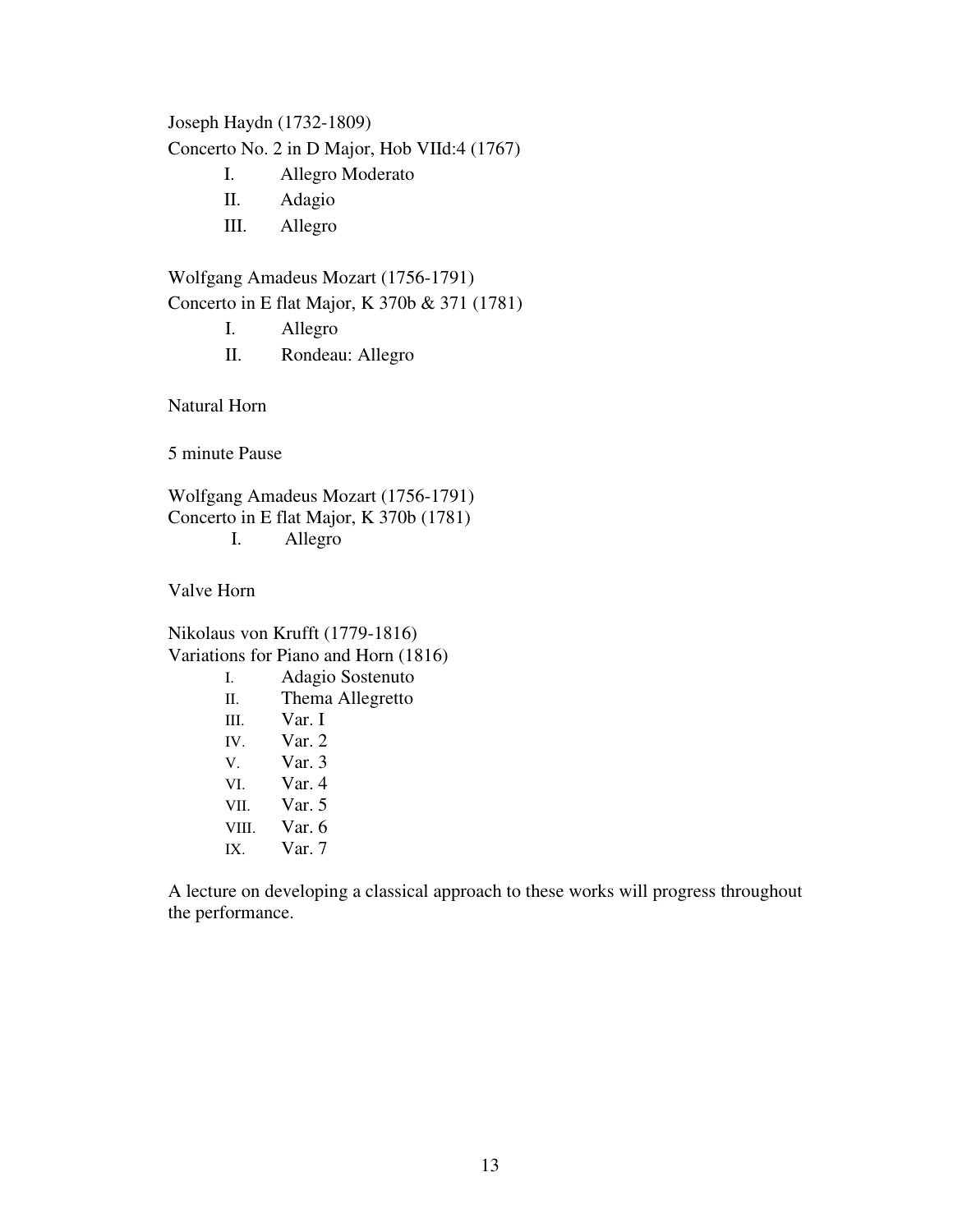### Chapter 6: Recital #3 Lecture

Good afternoon; and thank you for coming to today's recital. Over the past year I have presented three recitals (including today's) that focused on gaining a better understanding of the Austro-German Classical works for horn. They are the core of our solo repertoire, and a proper interpretation of these works is necessary to be a well-rounded performer. In my research into interpretation, I have used the time period and location appropriate writings of CPE Bach, Quantz, Leopold Mozart, Albrechtsberger, and Hummel. In addition, I studied the modern writers Clive Brown, Badura-Skoda, Bernard Harrison, and others. All of these writers, from the Classical era to present, have endeavored to present musicians with a better understanding of notational and stylistic interpretation.

Classical notation often has little to no markings in it and does not specifically indicate nearly as much information as modern performers are used to seeing. Early Classical music in particular contains little to no slurs, very few accents, or dynamic markings. Does this mean that this music should be played without any character, dynamics, or phrasing? Absolutely not! Performers were expected to understand certain interpretational ideas, and they were also expected to add their own ornaments, articulations, dynamics, and cadenzas to the works. Modern musicians tend to focus on being faithful to the composer's desires for a piece, but during the Classical era performers were partners with the composers. Therefore, I have come to understand that all my research can only bring about a classically-informed and faithful performance, but I make no assumptions that this is exactly how the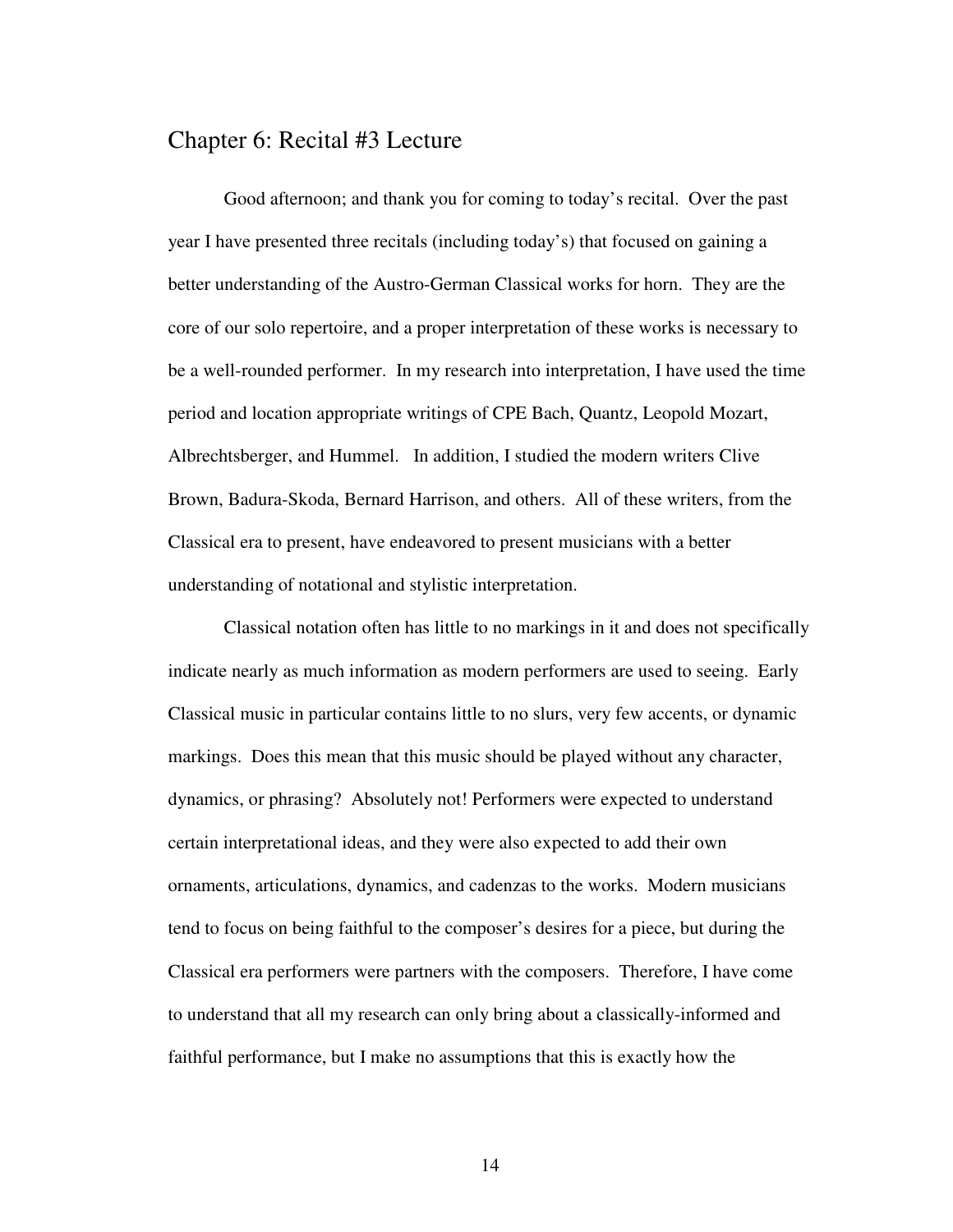composer imagined it. Instead, I hope to perform this music in a way that the composers might have heard contemporary musicians play them.

Before I play my first work, I want to explain one of the key principles of the Classical era. The technical term for this principle is agogic (or unwritten) accents. Agogic accents are probably the most neglected aspect of Classical music. As I mentioned earlier, Classical music (particularly early) contains little to no accents, slurs, and other markings; and when a performer learns to identify agogic accents, they will soon discover that the music is full of implied markings and character. The most common form of agogic accent comes from emphasizing the time signature. In different time signatures, certain beats gain prominence. For example, in 4/4, the first and third beats maintain precedence. In 3/4, the first beat has the most emphasis. Anyone who has ever heard or danced to a waltz understands this concept. In either time signature (also 2/4) the first beat receives an additional weight and even occasionally a little added length. This emphasis also changes with the speed of the music, as a tempo speeds up a musician will be forced to emphasize less and less of the measure until the only emphasis comes on the downbeat.

Emphasizing these big beats (or deemphasizing the small beats) can do much to bring a steady flow to the music. All of this is no different than interpreting dance music of any time period, including our own. It is important to remember that Classical music is descended from Baroque music. Concertos were nothing more than a structured and soloistic version of the dance suites of the Baroque. Baroque music strongly emphasized dance patterns, and its early secular music was primarily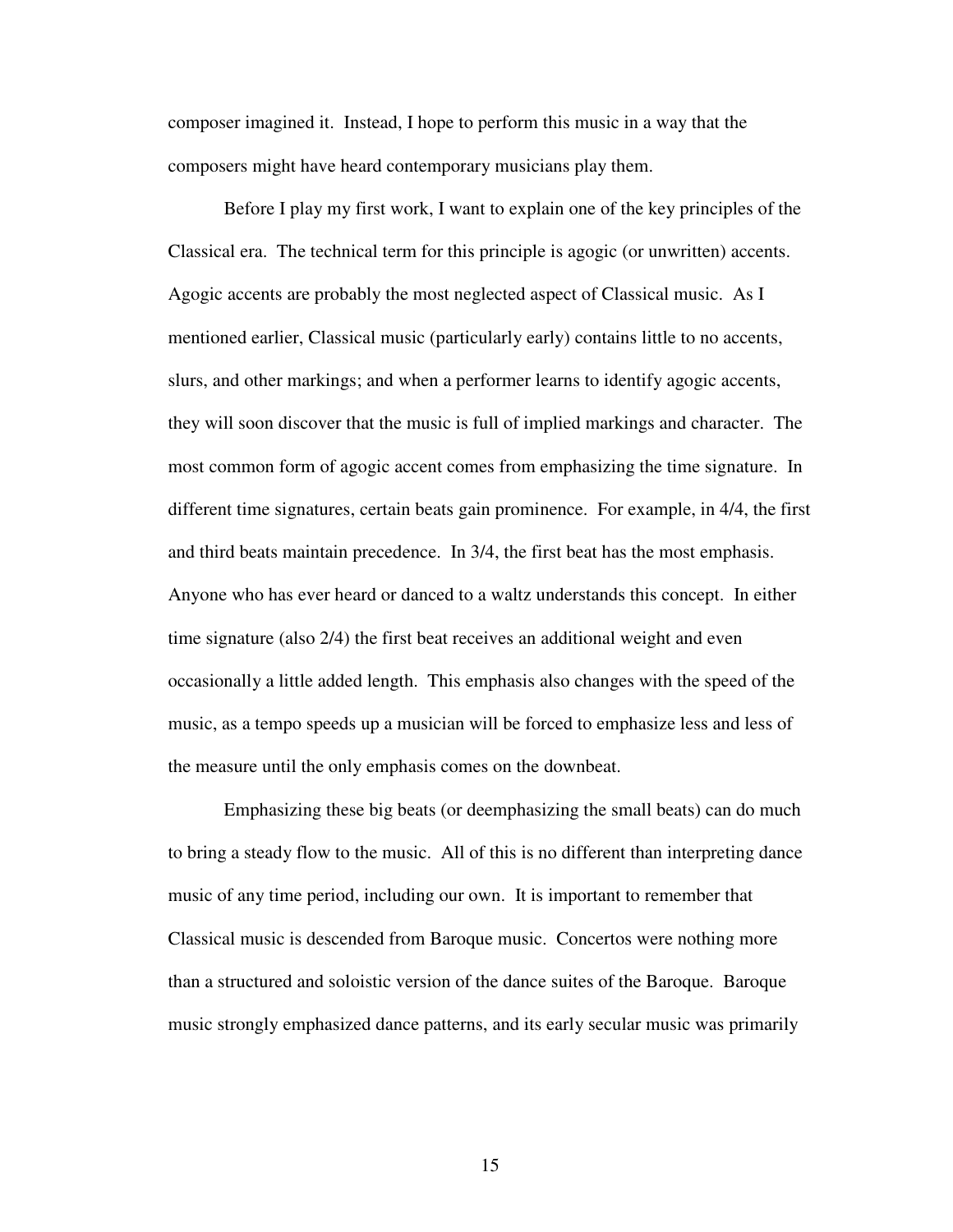influenced by the dance; therefore, understanding the importance of this pattern is critical to producing a flowing and lyrical performance.

In addition to proper interpretation of the meter, it is important to be aware of other notes that deserve accent. Chromatic notes that break or redirect the flow of the key, large leaps that interrupt the flow of the melody, and finally syncopations are examples of these notes. Chromaticism will receive more discussion when we reach the natural horn, but suffice it to say for now that emphasis of chromatic notes directs the audience's attention toward the new key and highlights harmonic contrast the composer has brought to the work.

Writing notes that are distant from the generally scalar lines of the melody was another way of bringing greater emphasis to a passage. In the Haydn Concerto, I will play several low notes that jump away from the melody, but serve to bring much weight to the primary beats of the meter.

Syncopation serves to offset the metrical feeling that has been developed by consistent emphasis of the time signature. Syncopation was fairly uncommon and would be used by composers to disrupt the metrical accents. This is often used in the development sections to bring drama and contrast before returning to the steady feel of the recapitulation.

Finally, longer notes would receive more emphasis than shorter notes. A half note intermixed with eighth and sixteenth notes would receive greater emphasis than the small notes. This served the music in at least two ways. One, it would highlight a brief cadence point or resting point to the audience, and two, it would help keep the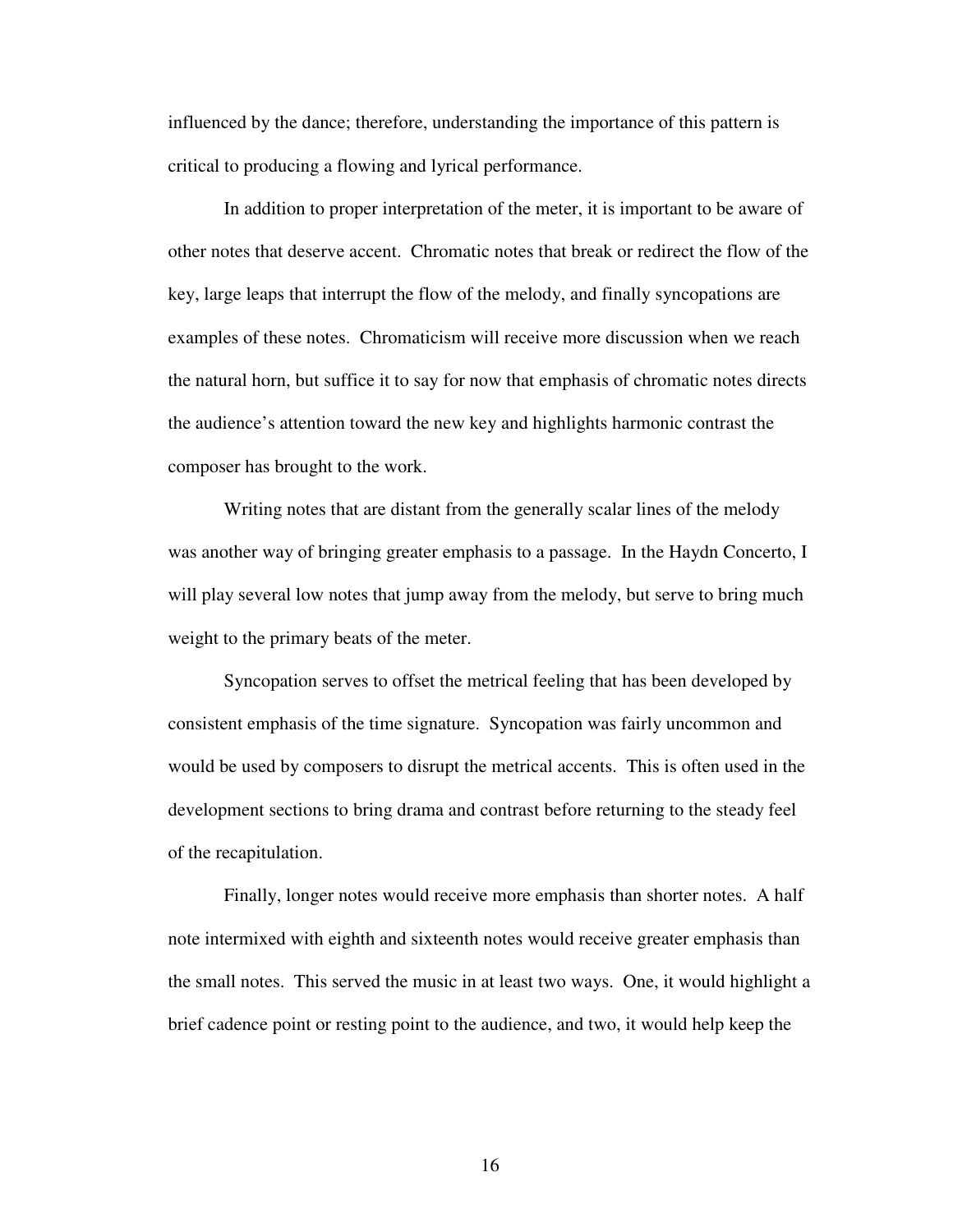music moving. The extra emphasis would help to give the long note a sense of motion that leads directly into the next passage.

It is important to understand that this accent (or weight) is not accomplished with a strong attack of the tongue but instead an emphasis created by additional air, volume, or even a slight additional length to the note. Natural horns (and their mouthpieces) were not built in the same manner as a modern horn, they were softer instruments and less capable of the strong articulations and dynamic volumes we hear in modern music.

My first work, Haydn's Concerto No. 2 in D major, is representative of an early style of Classical horn concerto. Many records indicate that the Concerto was written in 1781, however, the editor Edmond Leloir and esteemed horn scholar Horace Fitzpatrick both cite it is having been written in 1767. 1767 seems more likely, because the style of the work, its lack of a strict sonata-form, and dance-like feel firmly ground the piece in the style of the Baroque era. Each movement has very little stylistic contrast. This was standard in the Baroque era, and only in the Classical era did the idea of two contrasting themes to a movement become popular. However, its use of hand technique (if played on natural horn) and the extreme low range it requires would have been more classical in nature. It makes much use of the low register of the horn, but due to the wide spacing of these low notes, they only serve to emphasize the time signature and dance-like feel of the movements. This work required a minimal amount of hand technique from the hornist, but shows great imagination in writing for the limited open notes of the natural horn. As you listen,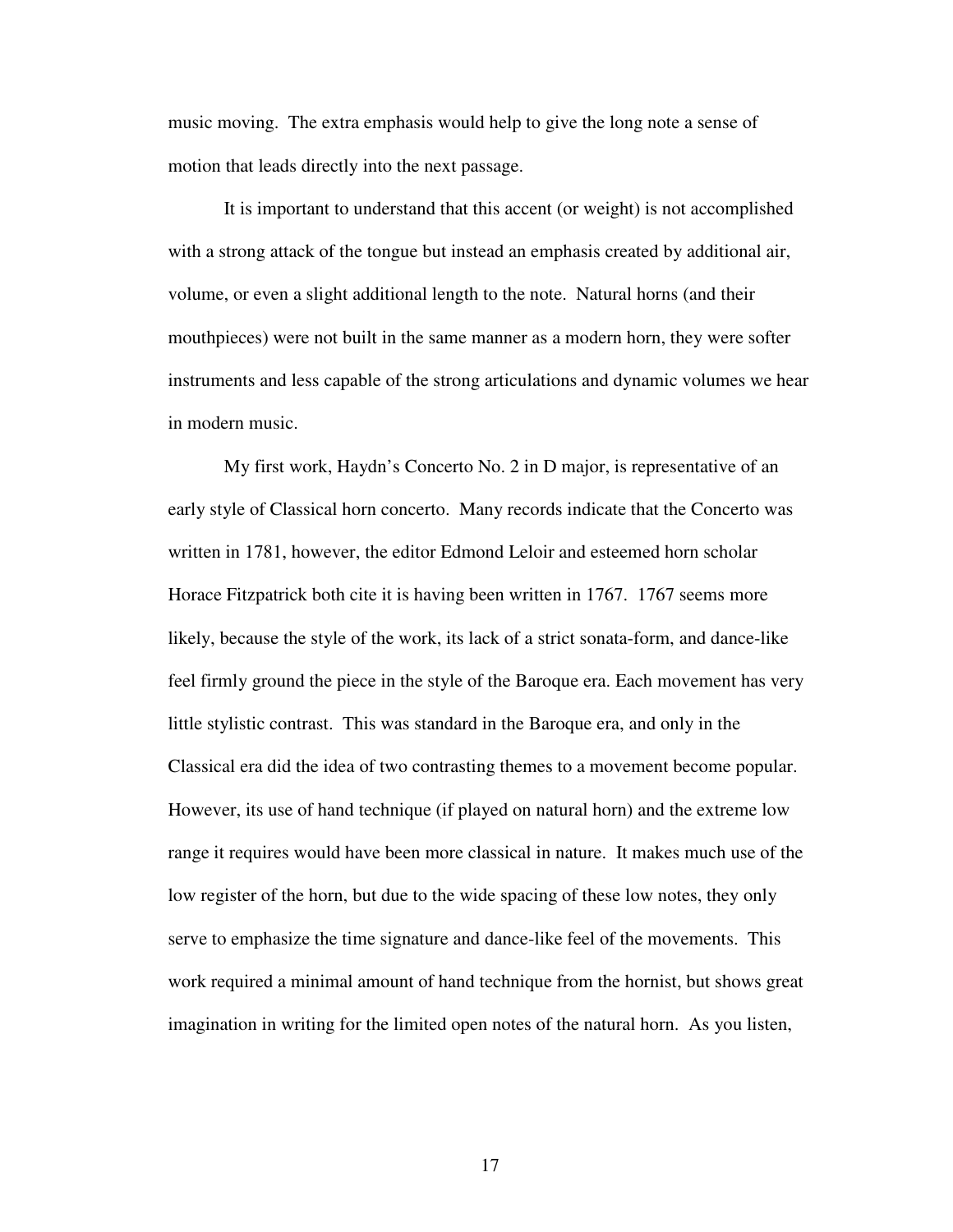see if you can identify the many agogic accents that make the piece musically exciting.

#### **Perform Haydn's Horn Concerto No. 2**

When approaching Classical works, my goal was to learn how best to perform these works on the modern horn. The modern horn has an impressive ability to play technical passages, a wide range of dynamics, and a uniform tone color (something we see as advantageous today). However, researching classical performance would be pointless without first gaining an understanding of the instrument for which the music was written. This inspired me to seriously undertake an exploration of the natural horn (or horn without valves). Today we primarily look at the natural horn as an imperfect instrument of a technologically simple time, but as we can see from classical works like the Haydn and Mozart Concertos, it was capable of an impressive array of virtuosity.

 Natural hornists used a combination of hand motion, air, and lip movement to produce a mostly chromatic range through a variety of covered, half covered, and wide open notes in the scale. In fact, it was this variety of tone color that caused the valve horn to not be popular until late in the  $19<sup>th</sup>$  century (despite the invention of the valve in 1815). Brahms, one of the last composers to write for the natural horn, died the same year that the first double horn (the style horn I play today) was produced, 1897. The valve took a long time to be accepted thanks to inefficient, leaky, and sticky valves and musicians' love for the tone colors with which the natural horn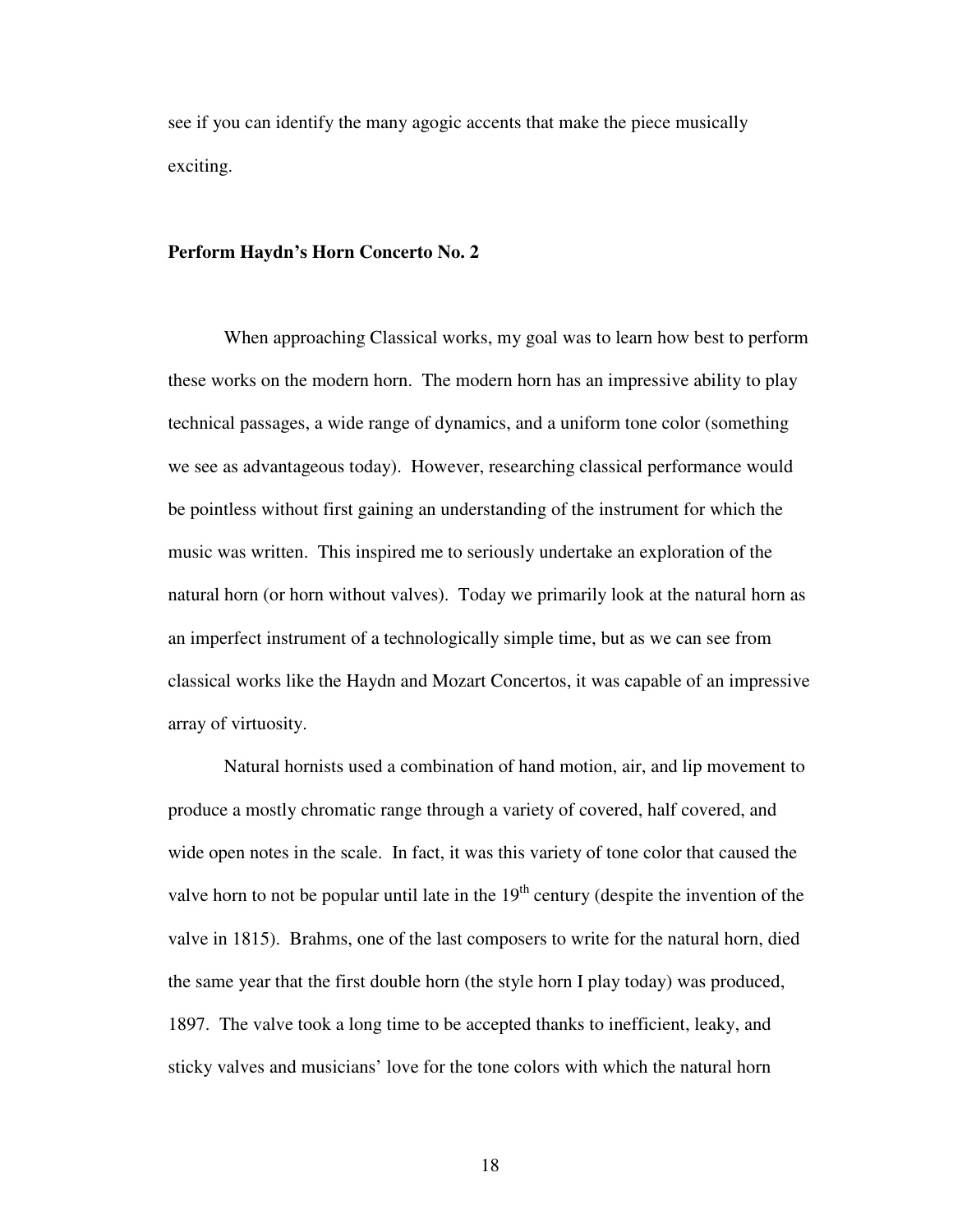presented them. Even modern composers use stopped notes on the valve horn when they desire a special effect.

The Mozart Concerto that I will be performing next (on natural horn) is full of this color thanks to his challenging use of hand technique. This work was Mozart's first attempt at writing a solo work for the natural horn. It illustrates a much more ambitious and classical approach to harmony and hand technique than the Haydn Concerto, and a greater use of the natural horn's tone colors. You will hear suspensions which merely sound pleasant on the modern horn come alive thanks to the changes in tone color that accompany it. Mozart was obviously eager to use the different sounds of the natural horn when he wrote this work. Let me demonstrate by playing a couple scales on the natural horn, each scale had its own timbres.

Here are the two scales most commonly used in natural horn music.

#### **Play C and G Scales.**

They contain the most open notes available to the horn. However, other scales like the F minor scale present the hornist with more challenges and the composer with different timbres.

#### **Play F minor scale.**

Composers used these covered (or stopped notes) in what I have classified into four different categories. First as passing tones for melodic purposes, second as accented notes for emphasis, third for color in different keys, and finally to imply a specific dynamic change.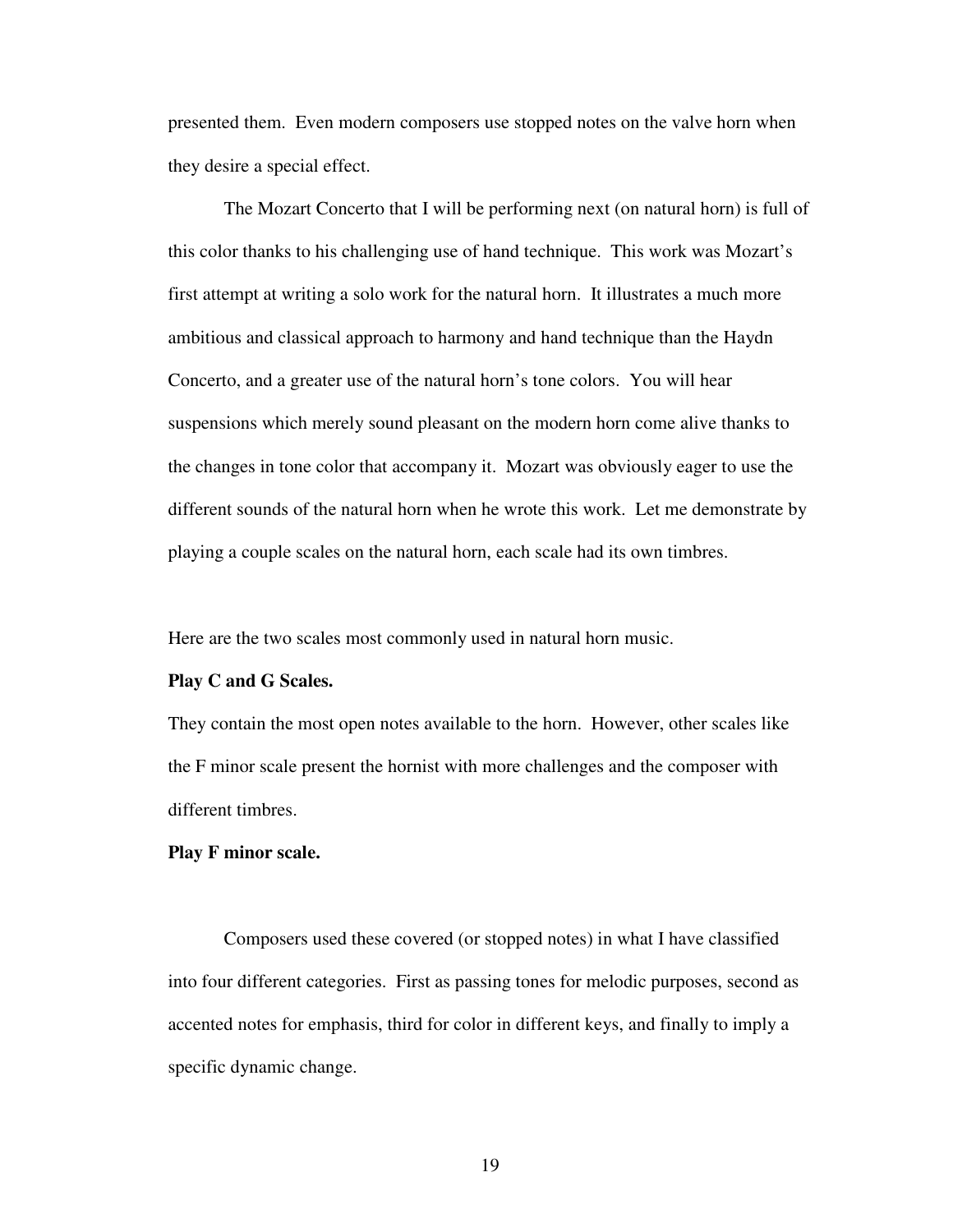The least necessary to discuss is passing tones. All scalar passages would require covered notes, and at a quick pace an audience would hardly notice the differences in tone quality. However, as my second category mentions, sometimes a composer would place dissonant or chromatic notes on downbeats or other places that would have received agogic emphasis. In this case, the composer very often desired that stopped or covered quality of sound to bring a certain degree of tension to that passage.

 Perhaps the most fascinating aspect of hand technique comes when composers would change keys. When writing in E flat major for an E flat horn the most important notes would be open and clear. However, all Classical music inevitably changes key, and this would provide the hornist with more opportunities to play covered notes (like the minor scale I played previously). The exciting aspect of this is that the development section was no longer just in a different key but also a different timbre. In fact, Antonio Rosetti, would place entire movements in the minor key of the horn. Instead of writing in E flat, which would require only a couple of covered notes, he would write in E flat minor. This caused nearly every note to be covered except the tonic E flat. The listener would be presented with a soft, mysterious, sound quality that brought great contrast to the middle movement and made the final movement's inevitable return to open E flat major that much more pleasing to the ear.

 Finally, covered (or wide open) notes are often placed strategically to guide the performer into different dynamic ranges. If a composer uses a series of covered notes, this would result not just in a change of timbre, but a change of dynamics as well. Likewise, there are two notes that require the hornist to completely remove his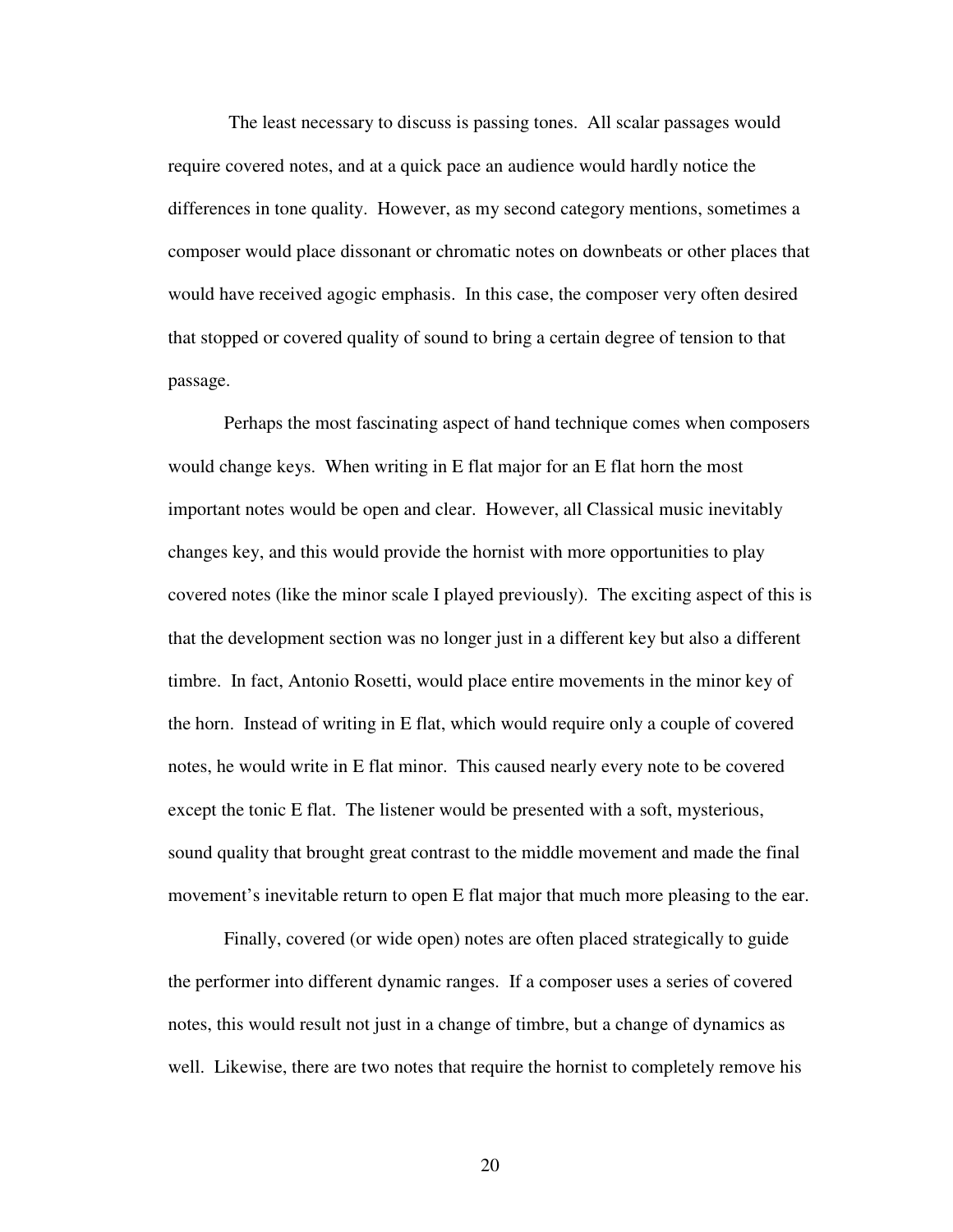hand from the bell that could be used to cause an impressive fortissimo effect. Beethoven used this effect quite comicallly near the end of his Horn Sonata.

As I play the Mozart Concerto, listen for Mozart's own choices of hand technique to further his musical desires. After this work there will be a brief intermission and then an opportunity to contrast the first movement of the Mozart on valve horn.

#### **Perform Mozart K370b/371 on Natural Horn**

5 minute Intermission

As I repeat the Mozart movement k370b on valve horn, you will hear the contrast evident in sound quality when compared to the natural horn. I will also use what I learned from the natural horn to highlight specific notes with greater emphasis through dynamic changes, different articulations, and accent. There is no doubt that the piece is dramatically different when played on valve horn; however, I believe these works can be musically satisfying and classically appropriate on either instrument.

**Perform Mozart K370bValve**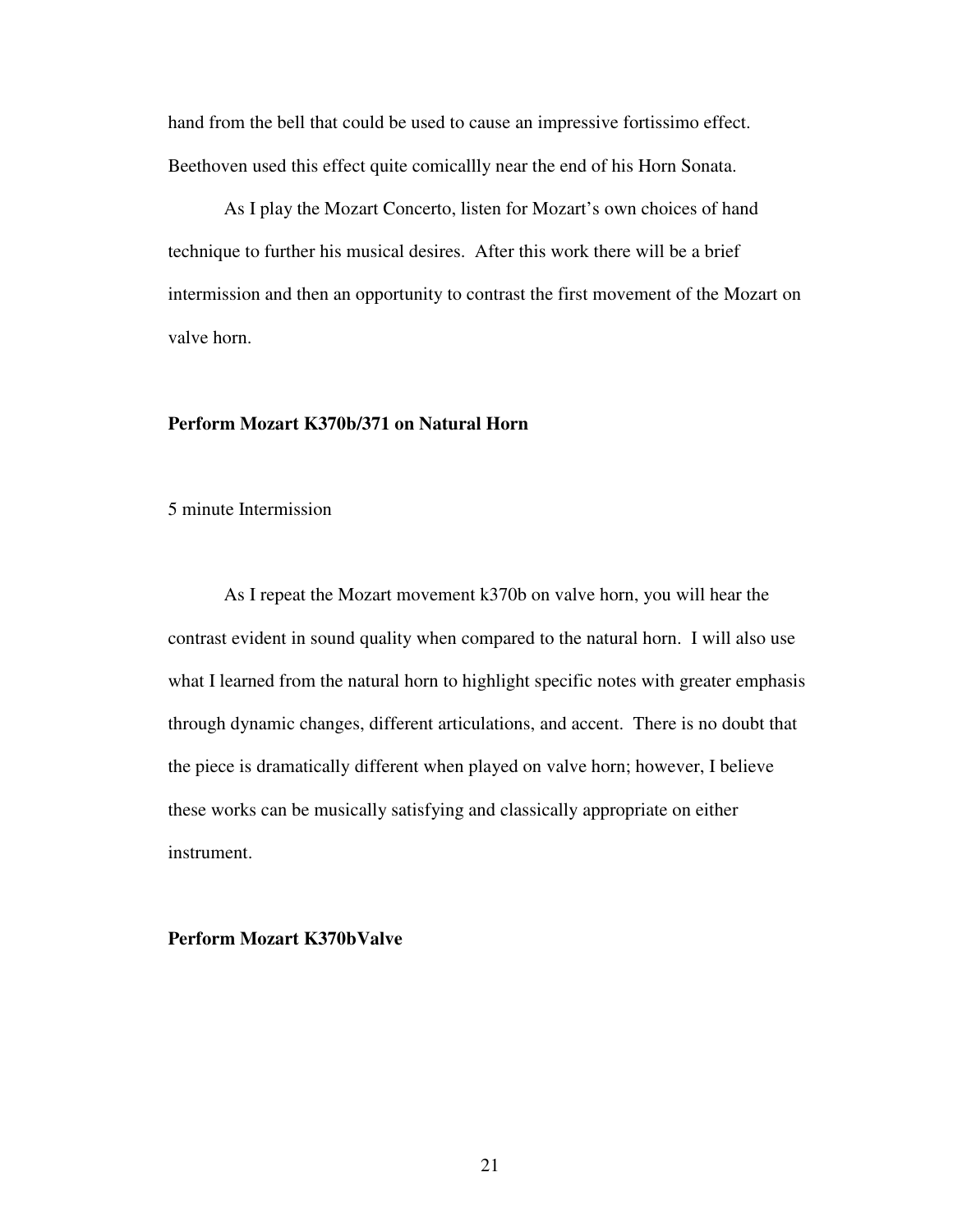We now come to the last part of the program. It would be impossible to cover all the elements of classical style in one recital, so I would like to end the lecture by discussing articulation. As I mentioned earlier, horn parts in solo works of this time were lacking in markings of any sort. Beethoven, Krufft (and other late Classical composers) were better about marking their music; but on the whole, performers were left on their own to interpret the music.

 Urtext editions have been a blessing and curse to classical style. These editions try to present performers with exact reproductions of how composers had their music published. However, they have led some well-meaning performers to play the music without emphasis, dynamics, or variety in their articulations. Agogic accents can help in this area, but often the composer should adjust the markings as they see fit.

 The most obvious example comes when playing fast notes. If you will recall, I did not mention fast notes when discussing agogic accents. This is because they should not be emphasized in classical music. Most urtext editions of Classical works have straight sixteenth notes that contain no slurs in the solo parts. If a musician articulates every note the music can become weighed down, punchy, and lose the lighthearted classical spirit. A musician should emphasize the primary beats of the time signature, but beyond that, slurring some of the notes can make the music far more satisfying because it deemphasizes notes that should not be agogic in nature.

These additions may seem like sacrilege to a modern performer, but it is important to understand that musicians in the Baroque and Classical periods used a great variety of articulations. Unfortunately, modern brass players tend to have only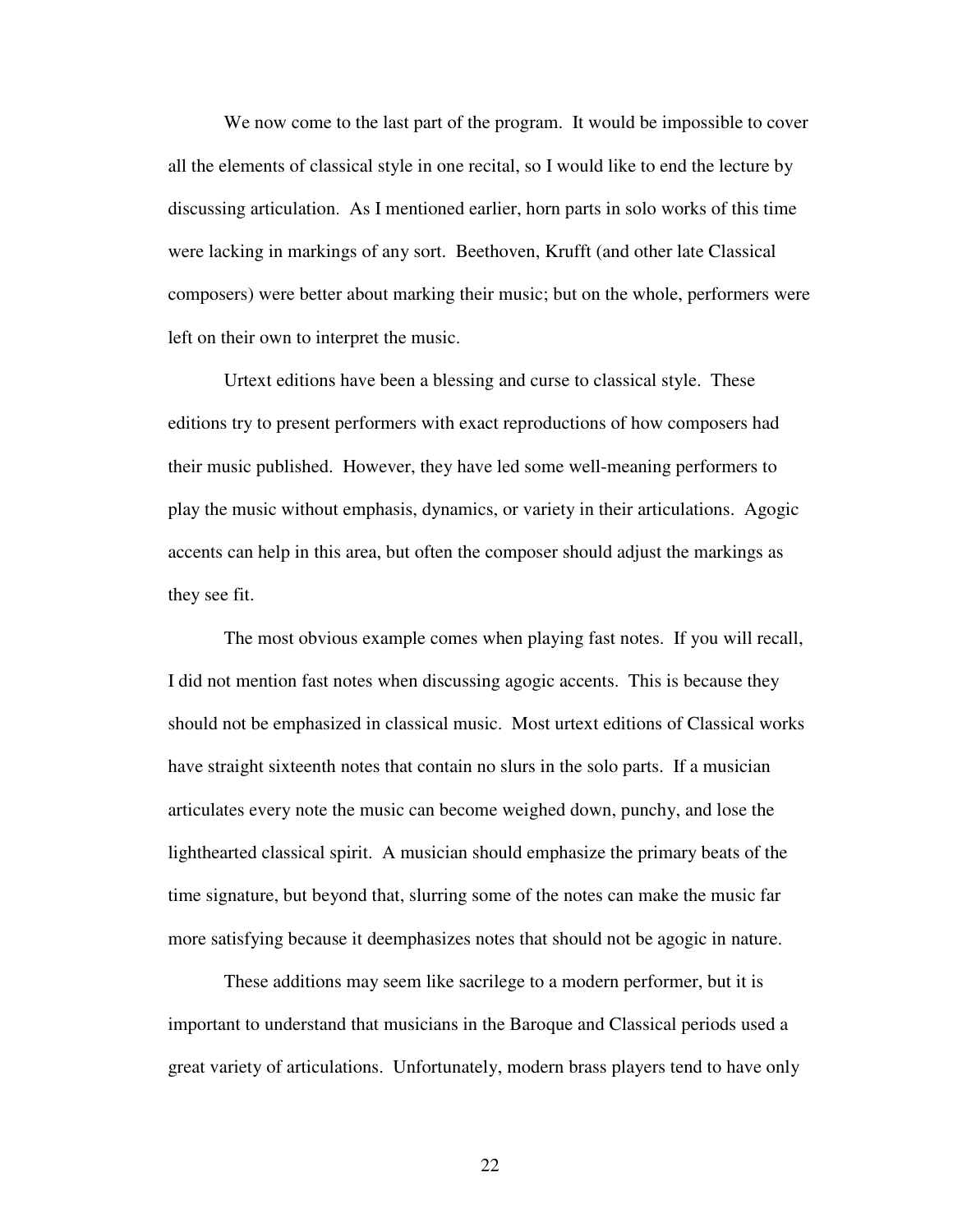two different articulation styles: ta and da. The late Baroque author Johann Joachim Quantz (who was a flute player) mentions articulations like ti, di, tiri, and did'll in his book "On Playing the Flute." The last two of these articulations would have produced a much lighter sound than what we hear when a modern wind player tries to tongue every sixteenth note. Tiri would have had the apparent sound of slurring every other note.

 Another useful tool that can provide insight into appropriate articulations is to study the string parts from the score. Particularly in concertos, the strings will always have an exact quotation of the first theme that the soloist will play. String parts are almost always marked with slurs and bowings for the logical reason that the orchestra needs to play the theme uniformly. These markings can give the soloist a better idea of what the composer may have had in mind, though as the soloist, they do not have to exactly follow what is written in the other parts.

 As I mentioned earlier, Classical performers were partners with the composer. Virtuoso hornists of the era would articulate the music in a way that played to their own strengths. Individuality of interpretation was a celebrated aspect of performance in the Classical era and there is no more obvious evidence than the prevalence of the cadenza in solo works of this time.

 The work by Krufft I am about to play follows another common classical style of notation. He notates the first phrase of each variation with markings, and then marks nothing else leaving the performer to deduce how to play the similar parts that follow.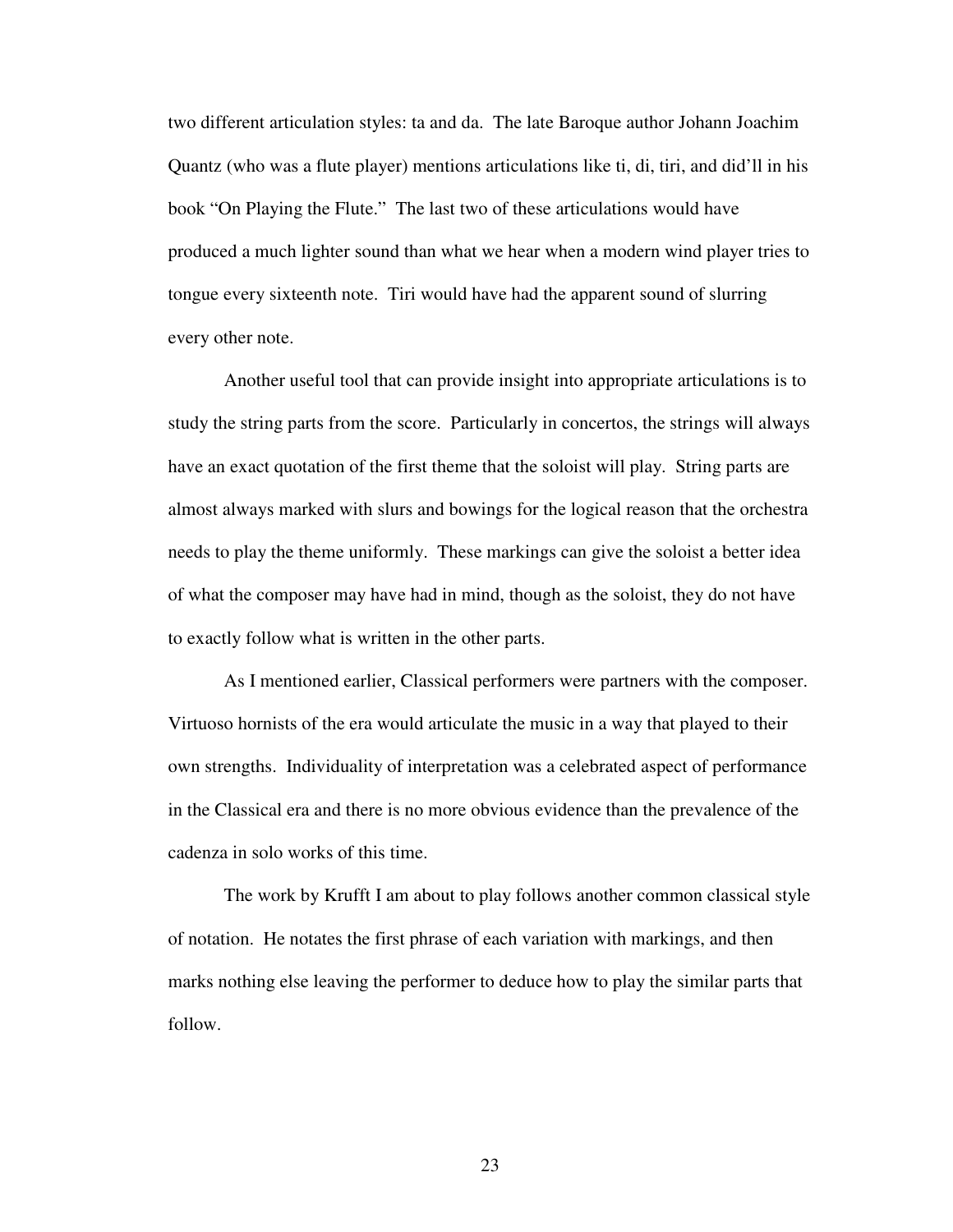This work is a set of variations using a melody from an opera entitled "The Optometrist" by Adalbert Gyrowetz. This opera had hundreds of performances in the early  $19<sup>th</sup>$  century but is largely forgotten today. This particular melody could be considered the one hit wonder of the opera, even Giacomo Meyerbeer wrote the melody down in his diary. Taking a popular song and turning it into a set of variations was an easy and popular way for composers to sell music to the general public. This type of music would be known as "salon music" or music for the home. Do not think of it as a deep work or virtuosic showpiece, instead consider it as a pleasant way one might pass an evening at home with friends.

After the recital, there will be a reception where I will be glad to answer any questions. Thank you for coming and I hope you have found this performance informative and entertaining. Please enjoy my final piece.

#### **Perform Krufft Variations**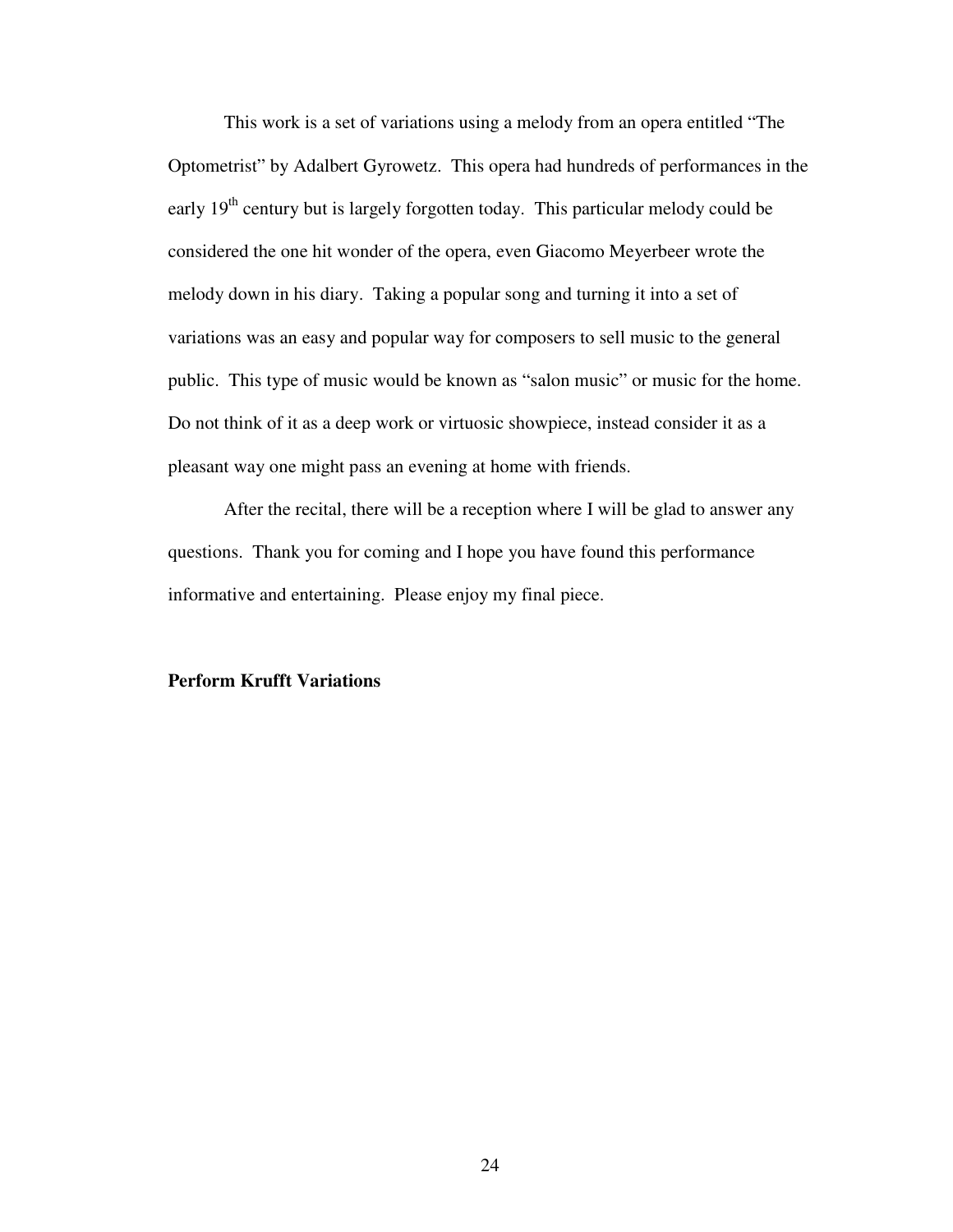## Bibliography

- Badura-Skoda, Eva, and Paul Badura-Skoda. *Interpreting Mozart on the Keyboard*. New York: St. Martin's, 1957.
- Beethoven, Ludwig Van, Nikolaus Von Krufft, Lowell Greer, Steven Lubin, and Stephanie Chase. *Horn Trio Op. 40 Horn Sonata Op. 17 / Beethoven [EST: Sonaten, Hr Kl, Op. 17]*. Harmonia Mundi, 1991. CD.
- Beethoven, Ludwig van, Nikolaus von Krufft, Kristin Pederson Thelander, Carol Lei Post. *Music of the 19th Century.* Crystal Records, 1994. CD.
- Beethoven, Ludwig van. *Sonata for piano and horn in F major, Opus 17.* 1800. Munich: G Henle Verlag, 1994.
- Brown, Clive. *Classical and Romantic Performance Practice: 1750-1900*. New York: Oxford University Press, 1999.
- Danzi, Franz, Michael Thompson. *Wind Quintets Op. 67, Nos. 1-3, Sonata for Horn and Piano*. Naxos, 1999. CD.
- Danzi, Franz. *Sonata in Eb major, Opus 28 for Horn and Piano.* 1805. New York: International Music Company, 1963.
- Fitzpatrick, Horace. *The Horn and Horn-playing and the Austro-Bohemian tradition from 1680 to 1830.* London: Oxford University Press, 1970.
- Harrison, Bernard. *Haydn's Keyboard Music: Studies in Performance Practice*. Oxford: Clarendon, 1997.
- Haydn, Joseph. *Concerto for Horn and String Orchestra, Hob VIId:4.* Wiesbaden: Breitkopf and Hartel, 1999.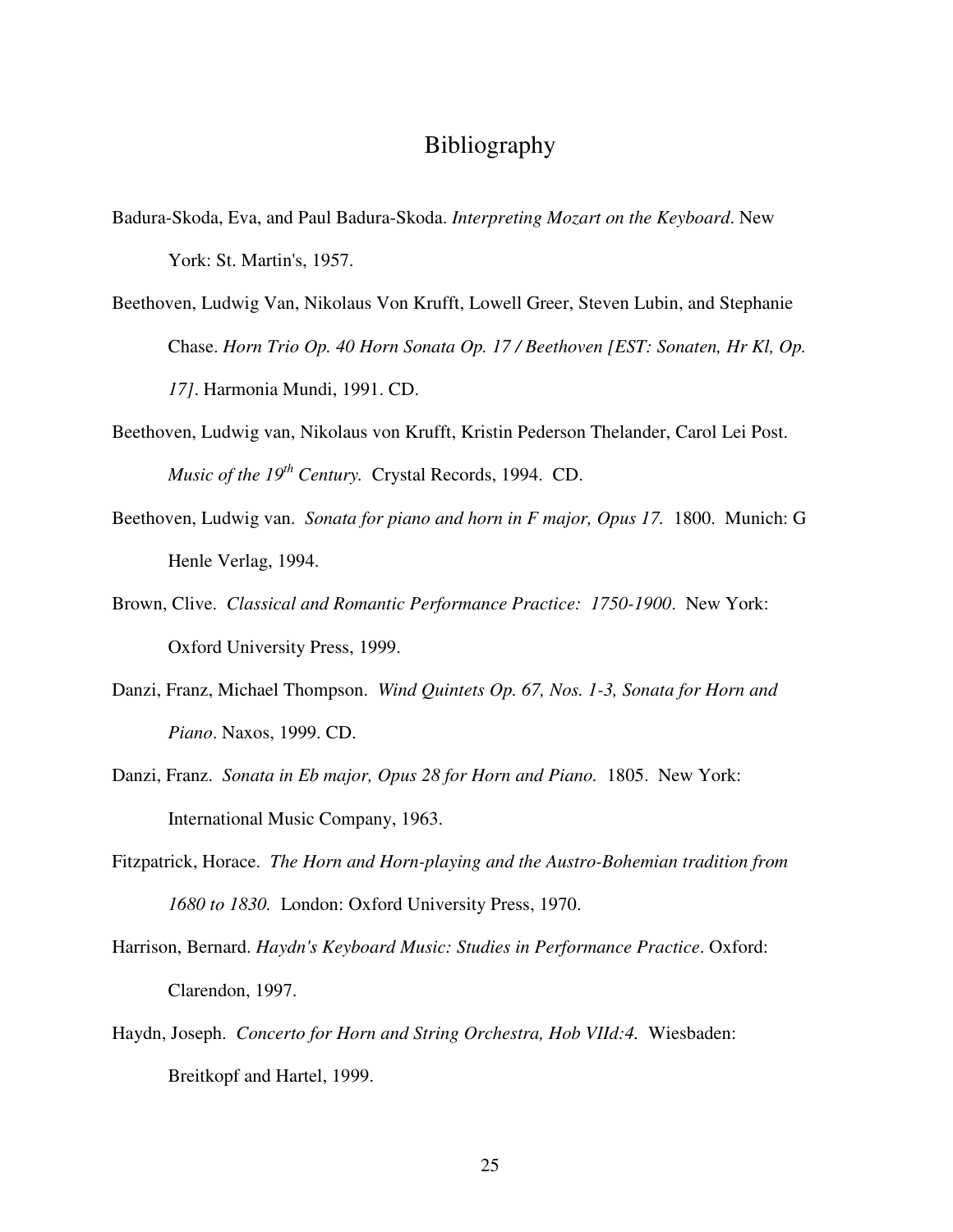- Haydn, Joseph. *Divertimento a tre for Horn, Violin, and Cello Hob IV:5*. Vienna: Doblinger, 1957.
- Haydn, Michael. *Concertino for Horn and Orchestra.* 1775. Vienna: Universal Edition, 1969.
- Humphries, John. *The Early Horn: A Practical Guide*. Cambridge: University Press, 2000.
- Krufft, Nikolaus von. *Sonata in E major for Horn and Klavier.* 1812. Salzburg: Robert Ostermeyer, 2003.
- Krufft, Nikolaus von. *Variations for Piano and Horn.* 1816. Salzburg, Robert Ostermeyer, 2001.
- Lawson, Colin, and Robin Stowell. *The Historical Performance of Music.* Cambridge: University Press, 1999.
- Lloyd-Watts, Valery, Carole L. Bigler, and Willard A. Palmer. *Ornamentation: a Question & Answer Manual*. Van Nuys, Calif.: Alfred Pub., 1995.
- Mozart, Leopold. *A Treatise on the Fundamental Principles of Violin Playing.* Oxford: University Press, 1951.
- Mozart, Wolfgang Amadeus. *Concerto in E flat major K. 370b & 371.* Bloomington: Birdalone Music, 1997.
- Mozart, Wolfgang Amadeus. *Hornkonzert No. 3, K. 447*. 1787. Munich: G. Henle Verlag, 2000.
- Mozart, Wolfgang Amadeus, Lowell Greer, Nicholas McGegan, Philharmonia Baroque. *Mozart: Horn Concertos*. Harmonia Mundi., 2001. CD.
- Morley-Pegge, R.. *Instruments of the Orchestra: The French Horn.* London: Ernst Benn Limited, 1960.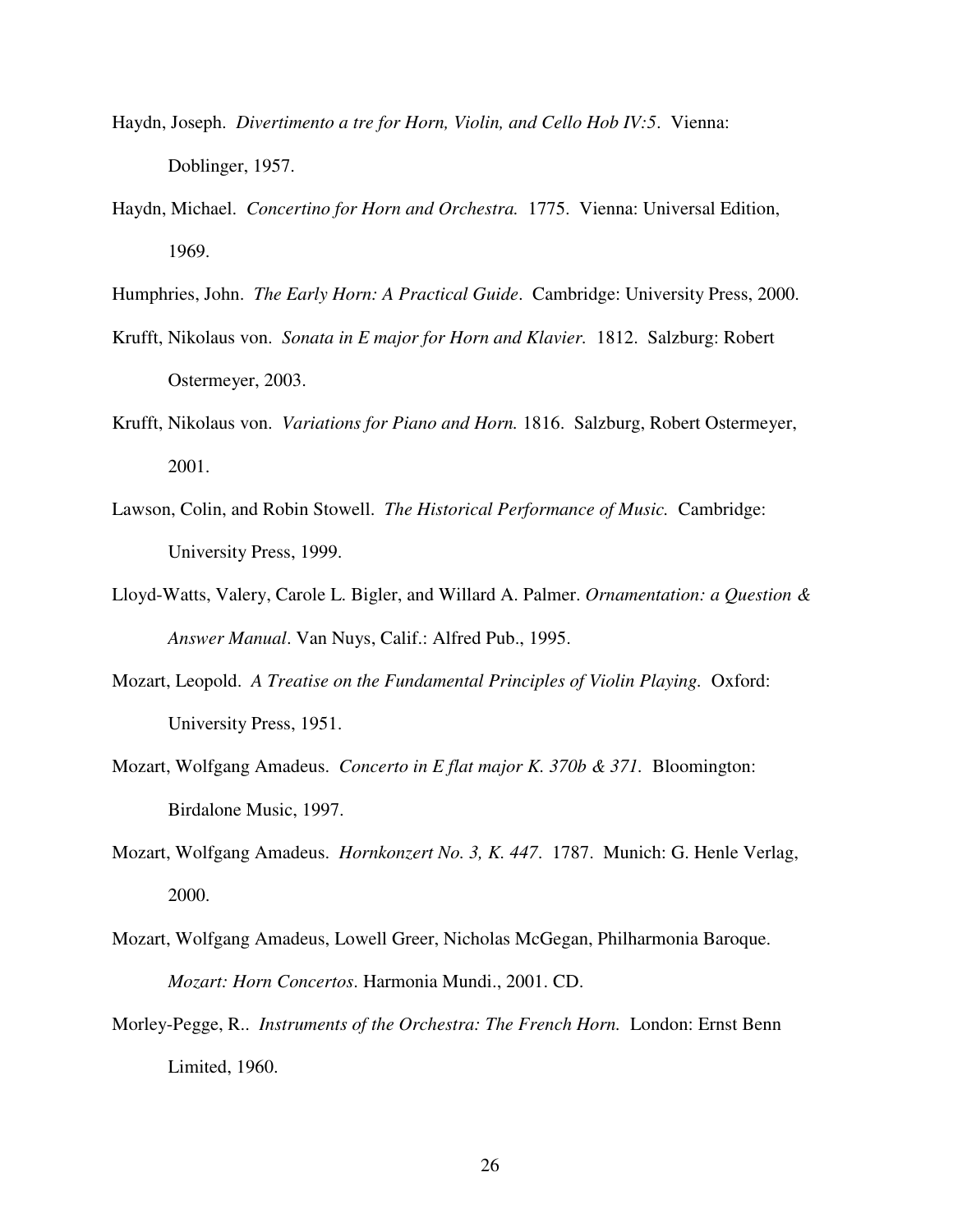- Quantz, Johann Joachim, and Edward R. Reilly. *On Playing the Flute*. London: Faber and Faber, 1985.
- Rosen, Charles. *The Classical Style: Haydn, Mozart, Beethoven.* New York: W.W. Norton & Company, 1997.
- Rosetti, Antonio. *Concerto in Eb Major for Two Horns and Orchestra.* New York: International Music Edition, 1970.
- Vial, Stephanie D. *The Art of Musical Phrasing in the Eighteenth Century: Punctuating the Classical "Period."* Rochester: University of Rochester Press, 2008.